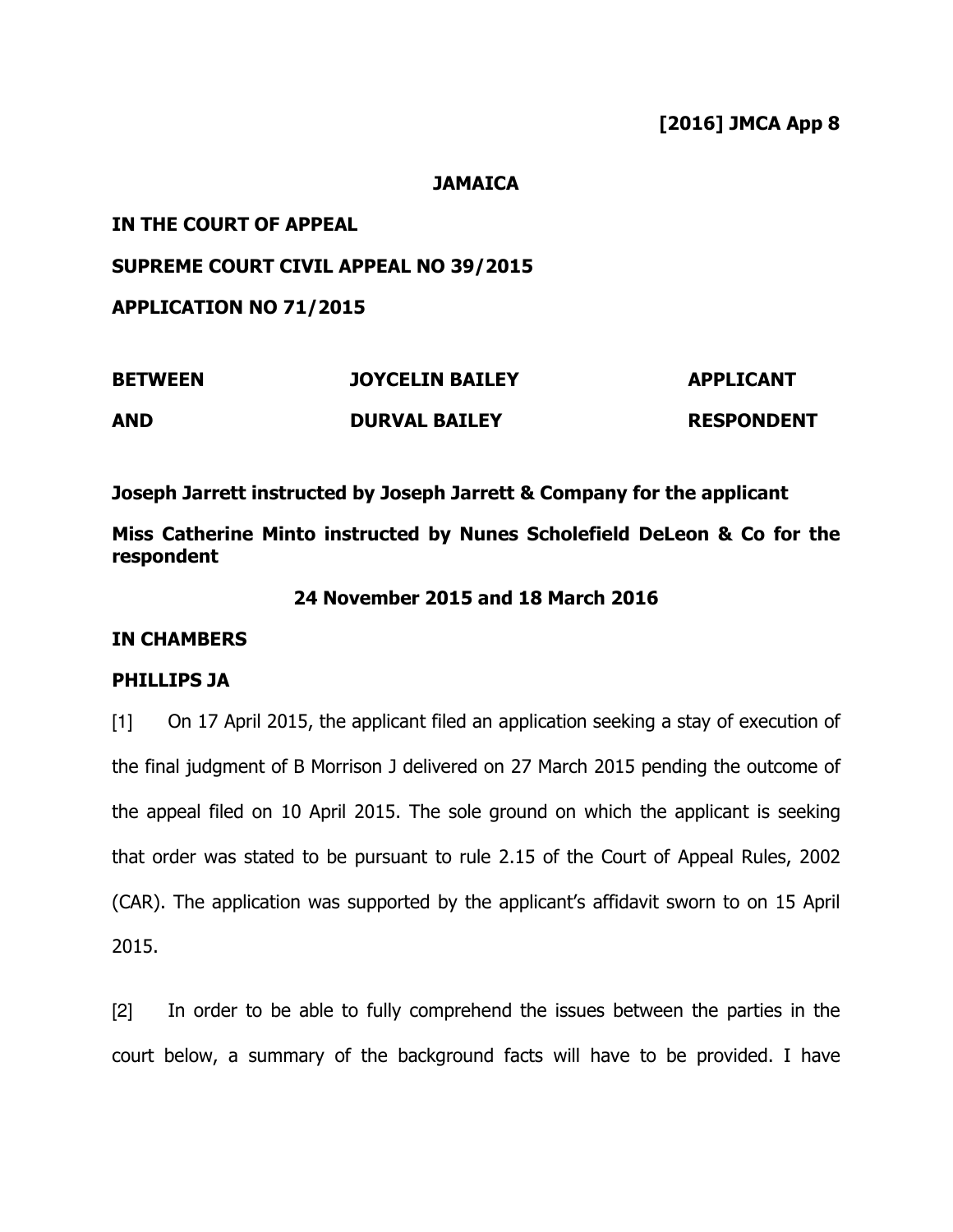gleaned the same from a perusal of the statements of case and the witness statements

filed for and on behalf of the parties.

## The respondent's claim in the court below

[3] The respondent filed a claim form on 19 December 2008 that sought orders,

which in the main, B Morrison J granted on 27 March 2015 as follows:

- $"(1)$  A Declaration is hereby made that the [respondent] is entitled to a one half (1/2) interest in All that parcel of land part of Harmony Hall in the parish of Saint Mary, and being the land comprised in the Certificate of Title registered at Volume 1136 Folio 618 of the Register Book of Titles.
- (2) An Order is hereby made directing the Registrar of Titles to cancel Transfer Number 1157534 and the entry made pursuant thereto on the Certificate of Title, and/or to make a new entry re-transferring the property into the [respondent's] and the [applicant's] name as joint tenants.
- (3) An Order is hereby made that the Registrar of the Supreme Court be permitted to execute a Transfer or any other relevant documents necessary to have the Certificate of Title registered at Volume 1136 Folio 618 of the Register Book of Titles transferred into the [respondent's] and the [applicant's] name pursuant to the Order made at (2) above.
- (4) An Order that all costs incidental to executing and enforcing Orders 2-3 herein, is to be borne by the [applicant] solely.
- (5) An Order that the [applicant] account to the [respondent] for any and all rents collected by the [applicant] for rental of the said property, within fourteen (14) days of the date of this Order.
- (6) An Injunction restraining the [applicant] and the interested parties from selling, disposing of, or so dealing with the property registered at Volume 1136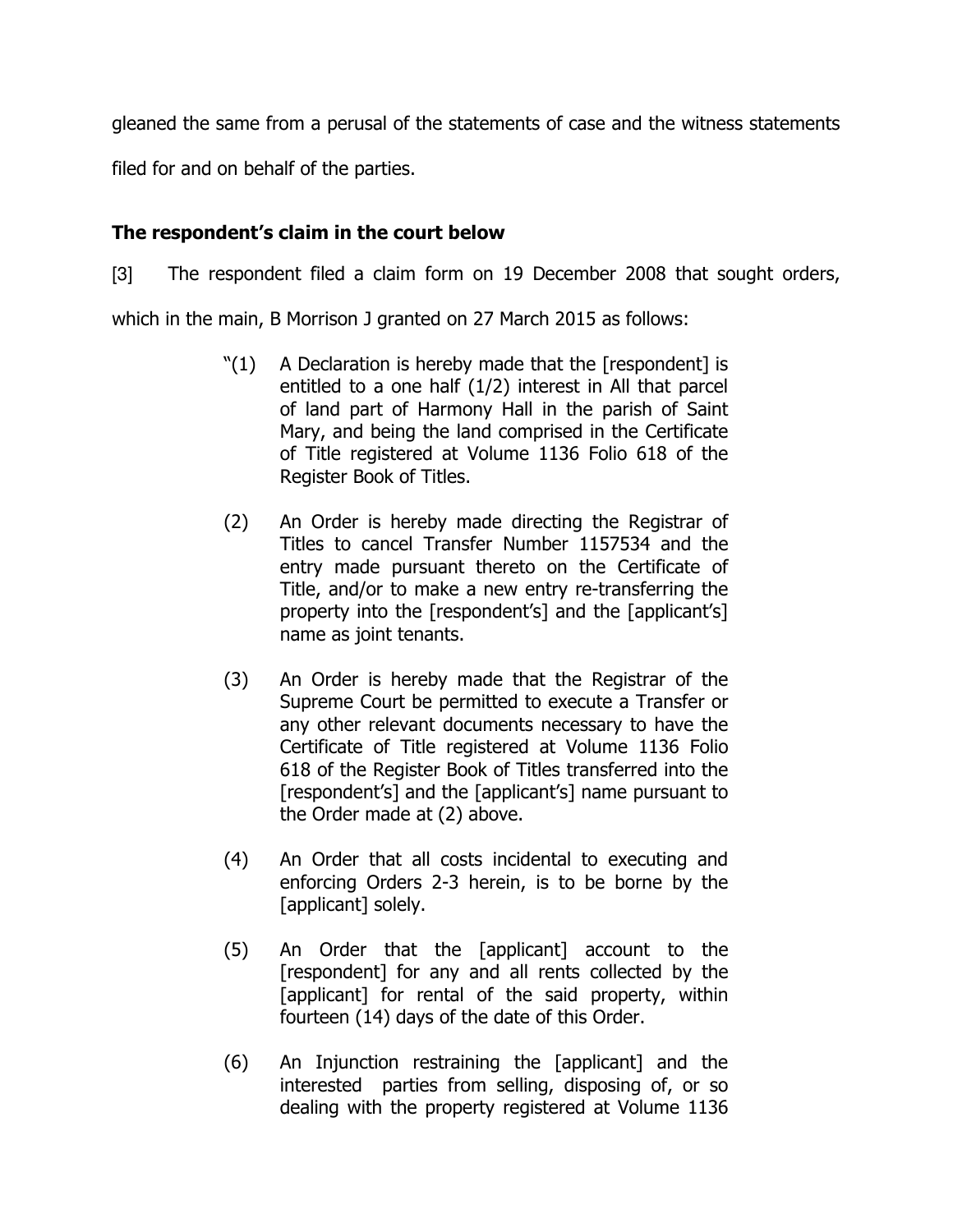Folio 618 of the Register Book of Titles to the detriment of the [respondent].

- (7) A Declaration that the [respondent] is entitled to fifty percent (50%) of the sums which were held by the parties in investment and saving accounts with **NCB** Trust and Merchant Bank Limited (now NCB Capital Market[s] Limited) and the Bank of Nova **Scotia Jamaica Limited** which said sums have been transferred by the [applicant] to an account for her own benefit.
- (8) An Order that the [applicant] give an account to the [respondent] of the sums wrongfully withdrawn by the [applicant] from the afore-said [sic] accounts, within seven (7) days of the date of this Order and, a further Order directing the [applicant] to pay over to the [respondent] his half interest in the said investment and saving accounts within fourteen (14) days of the date hereof.
- (9) Interest on the [respondent's] half share in the said investment and saving accounts at the commercial banks' prime lending rate from the date when the [applicant] withdrew these sums to the date of this Order or earlier payment.
- (10) A Declaration that the [respondent] has a fifty percent (50%) interest in the following motor vehicles:
	- (a) Mitsubishi Van and
	- (b) A 1989 Toyota Pickup owned by the parties.
- (11) An Order that the [applicant] give an account to the [respondent] of the sums recovered by the [applicant] on the sale of the Mitsubishi vehicle and of the insurance proceeds for the Toyota pickup within seven (7) days of the date of this Order and, a further Order directing the [applicant] to pay over to the [respondent] his half interest in the said vehicles within fourteen (14) days of the date hereof.
- (12) Costs of the Claim to be the [respondent]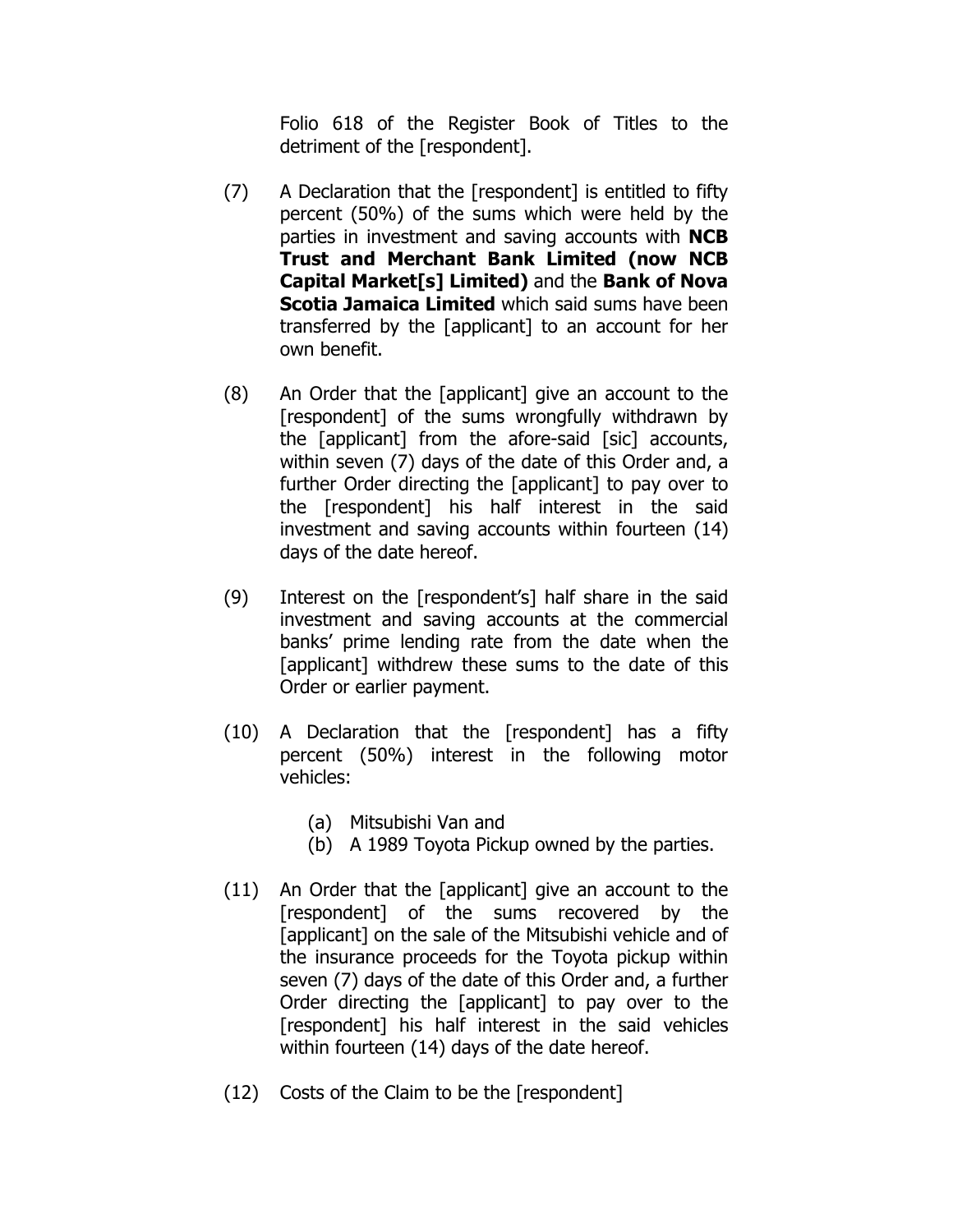### (13) Liberty to Apply"

[4] Habeeb and Keoneshia, the children of the marriage, were joined as "interested parties" on the basis that they had a "purported interest" in the Harmony Hall property and the relief claimed could affect that interest. In the particulars of claim, the respondent pleaded that he and the applicant were husband and wife, having been married on 16 June 1974. By instrument of Transfer Number 943409 they were both registered as joint proprietors of the property part of Harmony Hall in the parish of Saint Mary being land registered at Volume 1136 Folio 618 of the Register Book of Titles.

[5] The respondent claimed further that by Transfer Number 1157534, registered on 21 August 2001, the applicant caused his interest to be transferred into her name and that of the children of the marriage, without his prior knowledge and/or consent. He pleaded that he had not signed the transfer and that he had not received any compensation for his interest in the said property. He therefore claimed that the transfer had been effected fraudulently, and he had reported the same to the Fraud Squad. He claimed that the applicant had attended at the offices of the Fraud Squad and admitted that she had deprived the respondent of his interest by fraud and that she promised to compensate him for the said interest.

[6] The respondent also pleaded that he and the applicant were joint account holders in certain investments held by NCB Trust and Merchant Bank Limited (now NCB Capital Markets Limited), a subsidiary of National Commercial Bank Jamaica Limited,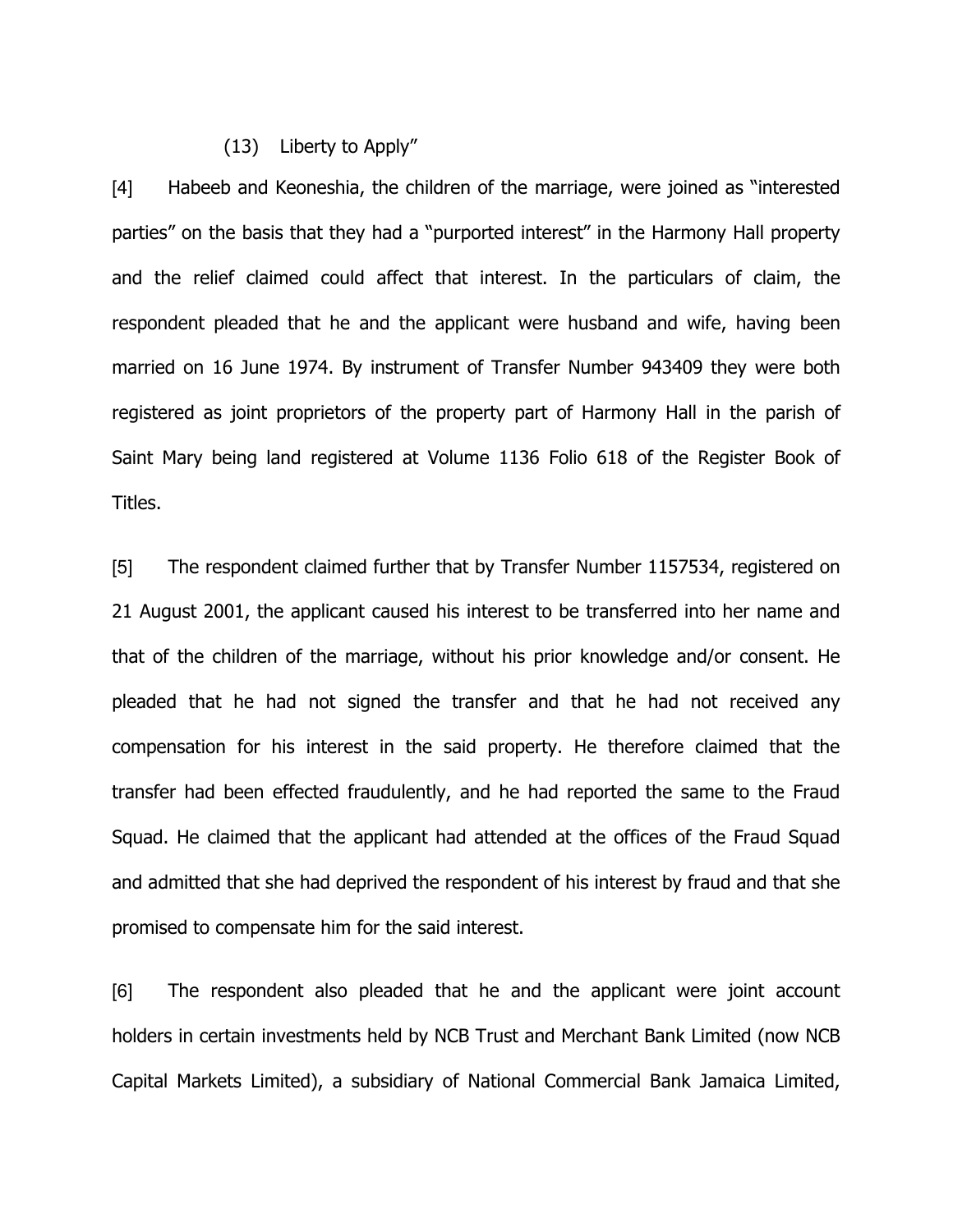valuing in excess of \$5,600,000.00 and also in respect of certain savings accounts in Bank of Nova Scotia Limited. He claimed that he had discovered that the applicant had withdrawn all the monies from the investment and savings accounts and placed the same into accounts that were solely in her name. He claimed that those actions were fraudulent and had deprived him of his 50% share of the funds that had been held in those accounts at those institutions.

[7] In his witness statement, the respondent set out his working history, the time in his life that he met the applicant and indicated the type of employment that she was engaged in at the time. He detailed the opening of the first joint savings account at the Bank of Nova Scotia, High Gate, Saint Mary, into which he lodged \$20.00 and he placed the applicant's name on the account. He stated that she put no funds into that account, but he made deposits therein from his salary. He described how they purchased their first home at Tremolseworth and by the time the repairs and additions were effected to the house he stated that he and the applicant "were now both saving together and we only had one account at the Bank of Nova Scotia, Highgate branch". He stated that they later purchased their second Tremolseworth property which was adjoining the first and on which they initially had commenced doing "a little planting". They continued to save any excesses not used on their expenses in respect of their married life together.

[8] He deponed that they opened accounts in NCB to which they transferred the funds as the applicant was of the view that they could obtain better interest rates. He said that he was made redundant from the Public Works Department and his redundancy payments were placed into those accounts. Having been made redundant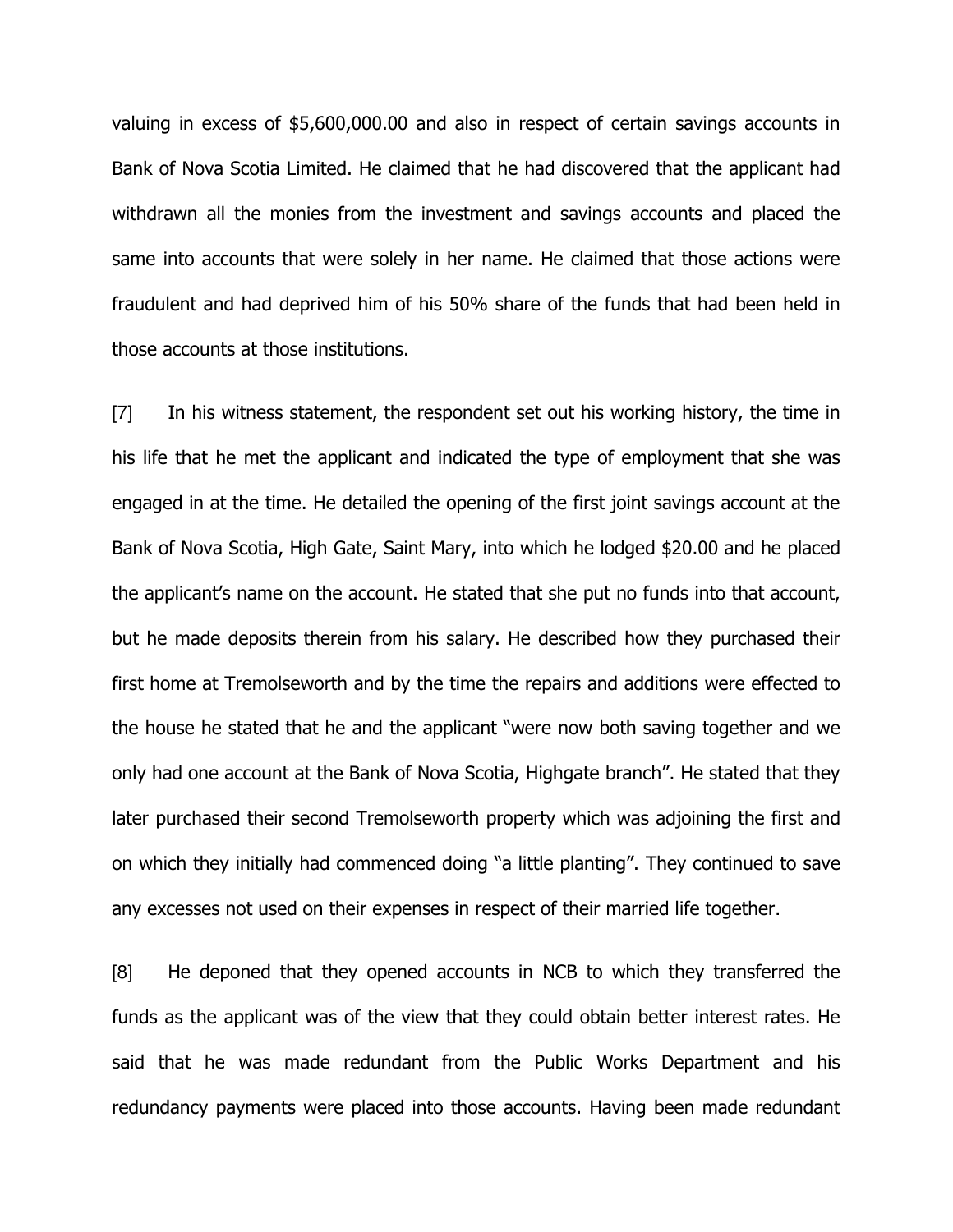he decided to go on his own as a truck driver. He explained how he came by the funds to buy the truck. He withdrew \$100,000.00 from the said joint account, borrowed \$30,000.00 from the bank and obtained \$20,000.00 elsewhere to pay for the truck. He denied that it was ever discussed with the applicant that it was to be a "joint venture business". His operation of the truck, he said did very well. It paid off the loan to the bank and paid their monthly expenses. The earnings from the operation of the truck, he said, were given to the applicant to be placed in the joint accounts held by them. He indicated that he had receipts showing that the amounts in the accounts kept on increasing as they endeavoured not to withdraw any funds therefrom, but just kept the funds rolling over, as the funds in the accounts were supposed to be held for "our pension". He said he relied on her to lodge the funds earned by the operation of the truck into their jointly held accounts and he only had accounts with her name on them, although he knew that she kept other accounts. He stated that he had no idea what sums were being placed into those other accounts.

[9] He made it clear however that at the time that he had started operating the truck the applicant had been working and earning an income and later she had started a little "flower business" which he had assisted her with it when he could. He would, inter alia, buy plants, attend flower shows, help to make wreaths and travelled to Saint Thomas to get "Coya [sic] dust" for sale in the flower shops. He stated that it was funds from the truck business that helped to start and then develop the "flower business". He was aware that funds were taken from the savings account to assist with the expenses for the "flower business".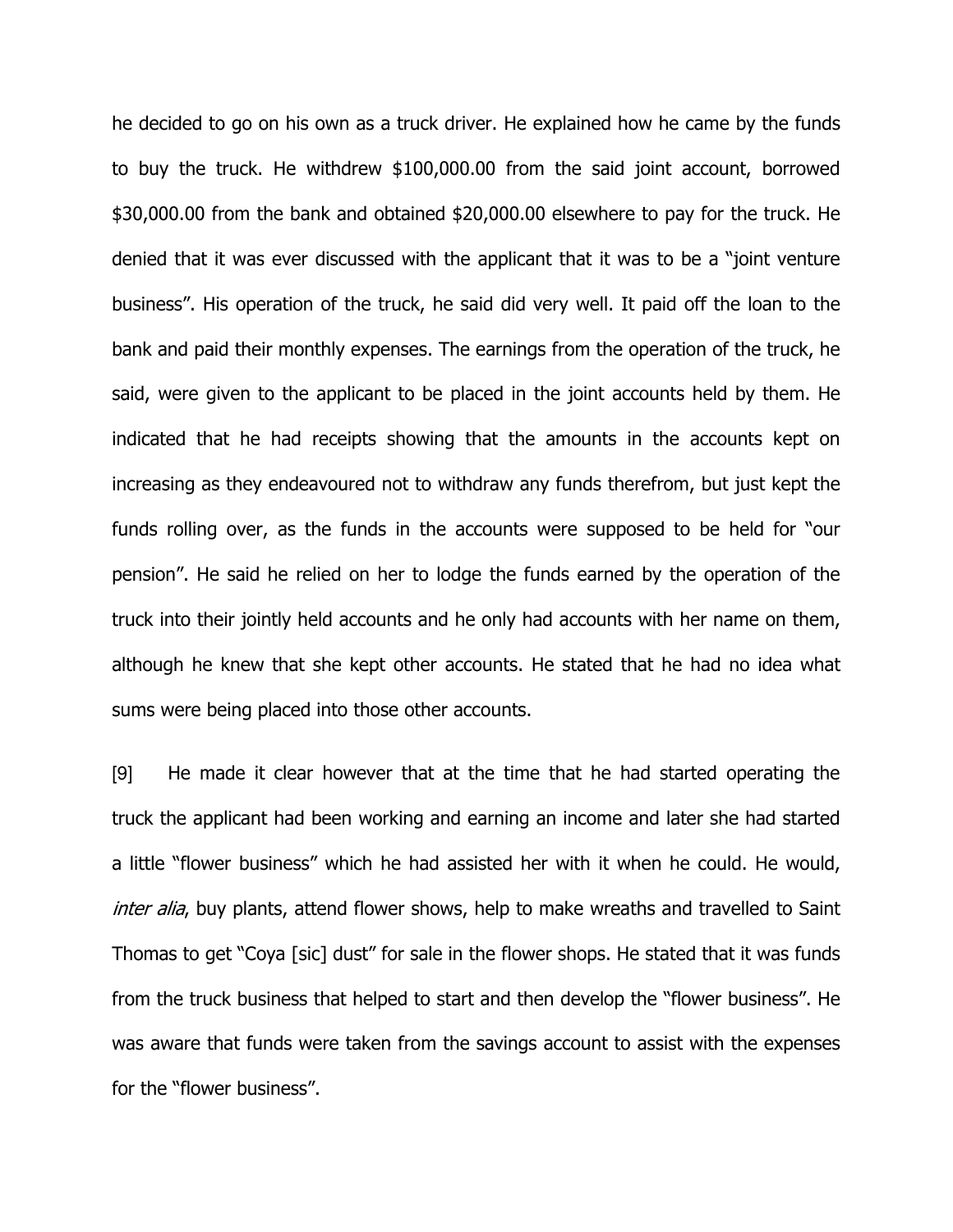[10] In 1996, he stated that they purchased the Harmony Hall property for \$1,000,000.00; \$900,000.00 of which came from one of their joint Highgate branch savings accounts and they borrowed the remaining \$100,000.00 from the Bank of Nova Scotia in Highgate.

[11] He deponed that having gone to the post office to collect mail, he noticed that his name was no longer on the statements from NCB Capital Markets Limited in respect of the accounts, but instead they bore the names of the applicant and the two children of the marriage. The applicant's response to his enquiry as to these changes was, "[m]i tek it for me and mi pickney dem". He claimed that over an extensive period the applicant had been filtering away the money from the accounts and taking his name off the bigger accounts.

[12] Having discovered her actions in respect of the accounts, he became concerned about the Harmony Hall and Tremolseworth properties. He carried out certain investigations and discovered that his name had been removed from the title in respect of the Harmony Hall property, and in lieu thereof, the children's names were registered on the title, allegedly by way of gift from him. He stated that it had been fraudulently achieved as he had not signed any such transfer and he reported the same to the Fraud Squad. Pursuant to the efforts of the police, he said that there were attempts to arrive at a settlement but these, he said, had not proved fruitful.

[13] There were two vehicles that were also the subject of the claim, one was a Mitsubishi van which had been registered in both their names, but which he claimed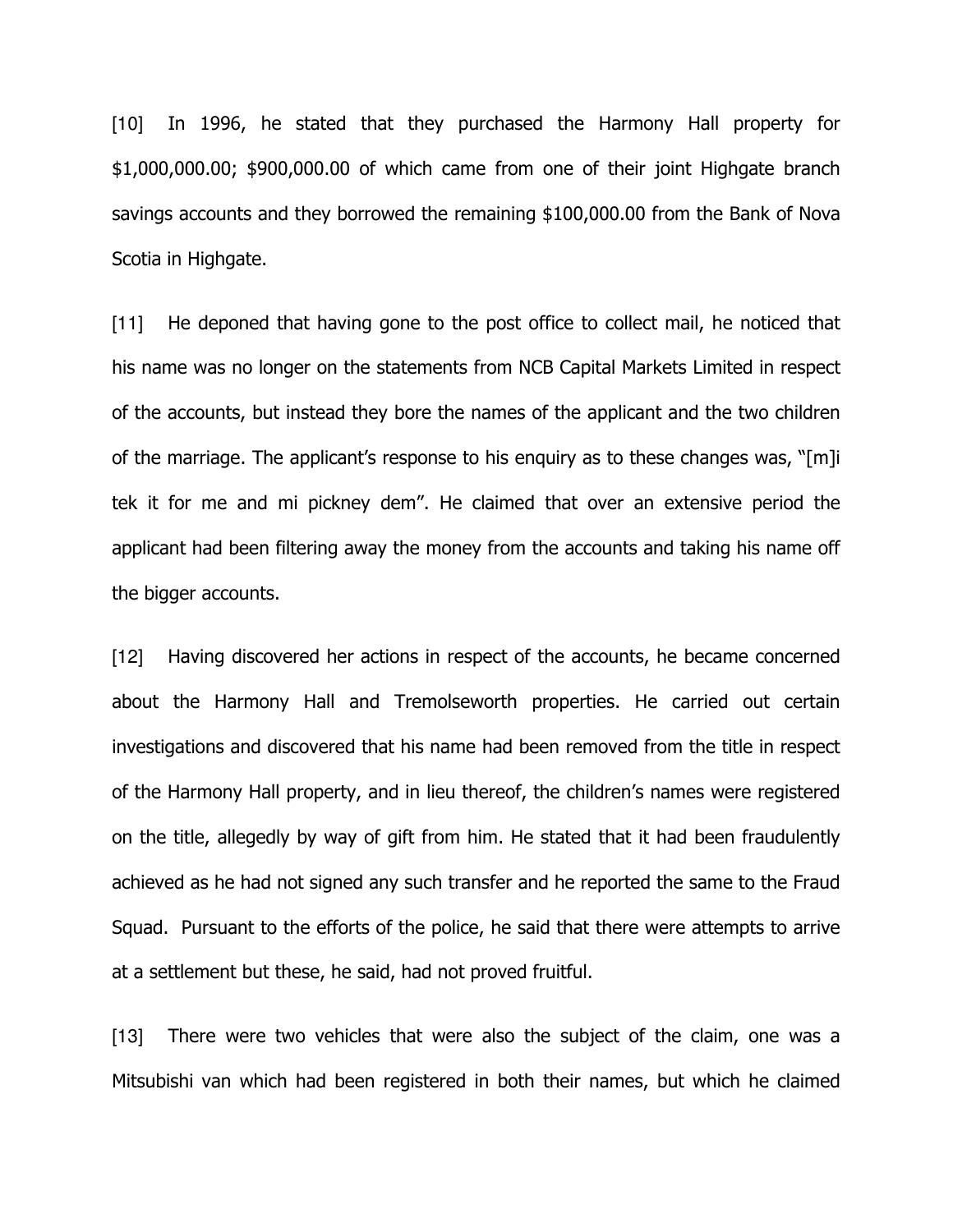had been involved in an accident, and had been written off by the insurers, and the applicant had collected the entire insurance proceeds in respect of the same. The other, a 1989 Toyota pickup, had been purchased with funds from the parties' US savings account, although it had only been registered in the applicant's name as she had obtained a government concession in order to clear it. He claimed a 50% interest in the same.

[14] The respondent relied on the expert report of Beverley Y East who deponed that, having been given 11 documents which had the respondent's known signature thereon, such as his driver's licence and Jamaican passport, she was requested to ascertain whether the transfer, dated 8 August 2001, filed pursuant to the Registration of Titles Act, which transferred his interest in respect of the Harmony Hall property to the applicant and the children of the marriage was signed by him. She made several findings in respect of the elements noticed in the various signatures and stated, on page 11 of the report, that after careful examination, it was her professional opinion, that the respondent had not signed the impugned transfer.

### The applicant's case in the court below

[15] The applicant's main contention was that the transfer of the respondent's interest in the Harmony Hall property was done with his prior knowledge and consent. It was her further contention that he had consented to the transfer at the same time that he had admitted to having an extramarital affair. She pleaded that she had not committed any fraud, had not admitted to the same at the Fraud Squad and put the respondent to strict proof of his allegations. It was her contention, as she stated in her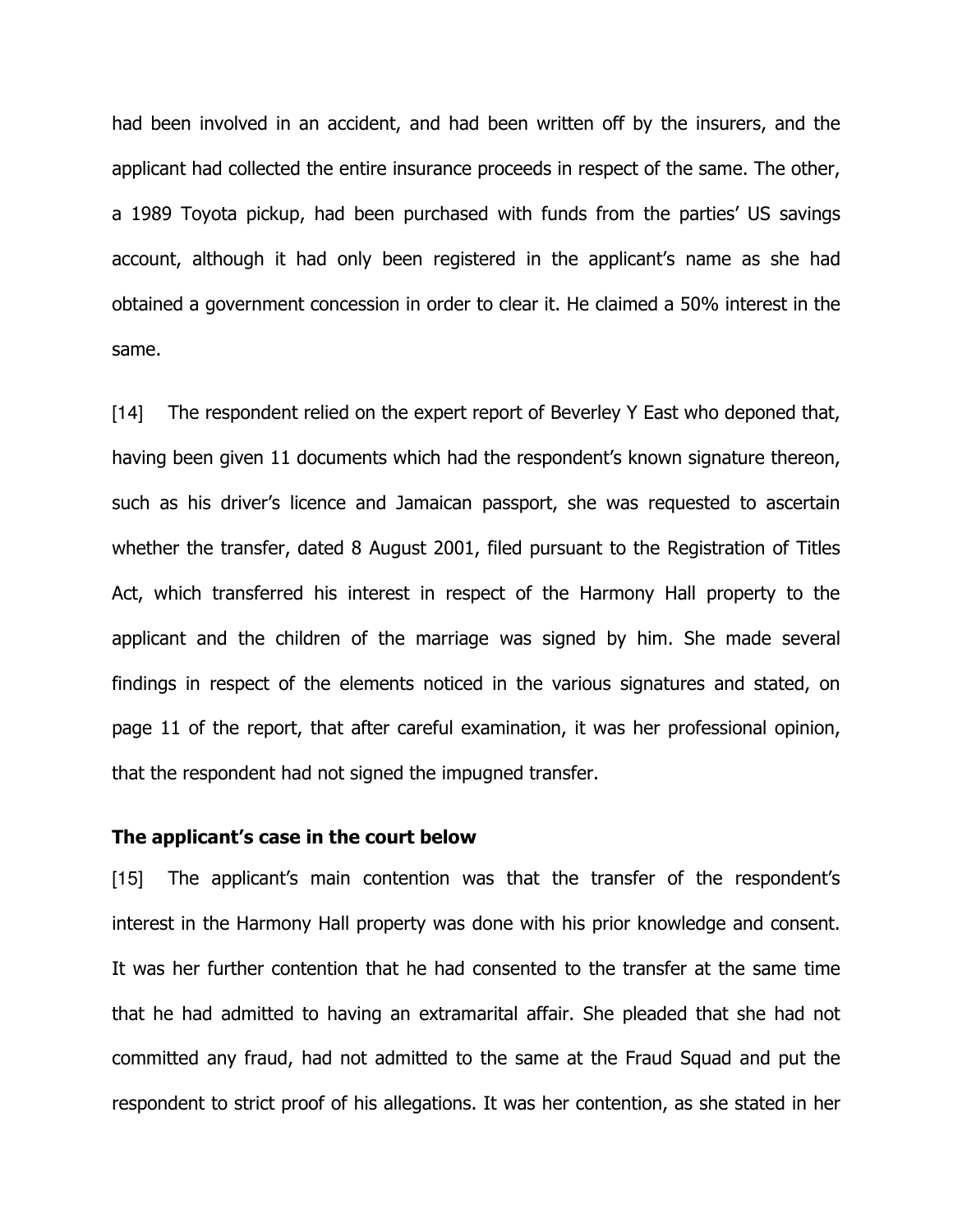witness statement, that the respondent was making these false allegations of fraud out of malice. However, she accepted that the police officers had encouraged the parties to settle their differences, and pursuant to that encouragement she had offered the respondent compensation which had not been accepted. She posited that in any event, the property had been purchased with funds mainly from the earnings of her horticultural business. It was also stated in her witness statement that it was she who had purchased the property, negotiated the price with the vendor, paid the legal fees and the balance purchase price. She also stated that any contribution to the purchase of Harmony Hall by the respondent was through the "joint venture business" owned by both of them.

[16] The applicant claimed that the horticultural business had been started in 1988 and the earnings from that endeavour provided financing for the family. She denied the amounts claimed to be in their accounts, but in any event claimed that 70% of the sums in the accounts were provided by her horticultural business and the remaining amounts by the "joint venture business" relating to the operation of the truck, which was owned by both parties. She further claimed that the latter business had been financed by her although the truck had been put in their joint names.

[17] With regard to the withdrawals from the accounts, the applicant claimed that the respondent had access to the accounts and withdrew funds as he sought fit. She deponed that the respondent even built a two-storey dwelling house valued in excess of \$12,000,000.00 at Club Lane in the parish of Saint Mary, which had been built during the pendency of the marriage. That property is registered at Volume 1140 Folio 25 of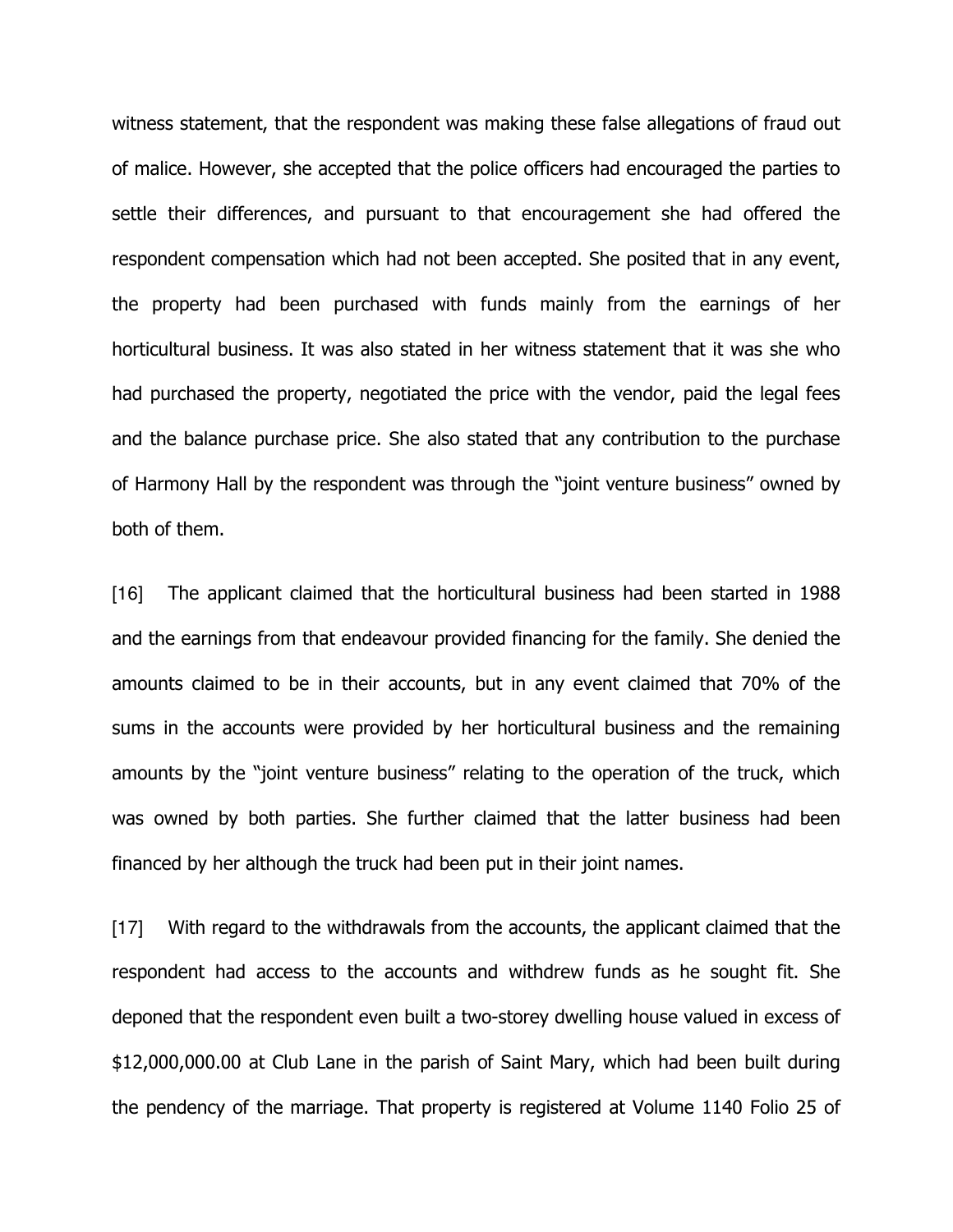the Register Book of Titles and her name was not on the title and she claims a 50% interest in the same. She pleaded that the funds that she had withdrawn from the parties' joint accounts were to pay for the education of the children of the marriage. She averred that the respondent had withdrawn funds up to 2008 after the marriage had broken down, and even withdrew money from the her pension account. She had also received no monies from him neither in respect of alimony nor for the further education of the children.

[18] With regard to the motor vehicles, she stated that the Mitsubishi van had been sold and the proceeds thereof given to their son Habeeb, and the insurance proceeds in respect of the Toyota pick-up had been used to purchase a Nissan bus which is utilized in her business. She denied acting fraudulently at any time and in any way whatsoever.

[19] In her witness statement, the applicant outlined her job history and stated that between 1977-1987 she was deployed at the Ministry of Agriculture which was where she developed an interest in horticulture, and where she was able to increase her savings due to arrangements permitting her to travel and work overseas. She claimed that she obtained a gratuity when she retired from the Ministry. She commenced her horticultural business and stated that she had received no financial or other assistance from the respondent in the development of it. It was she who had opened the account at the Bank of Nova Scotia for the operation of her said horticulture business and had put the respondent's name on it "because we were married", but she said that he had played no part in it. She claimed further that the majority of the funds in the joint accounts were therefore hers as the funds had come mainly from her business and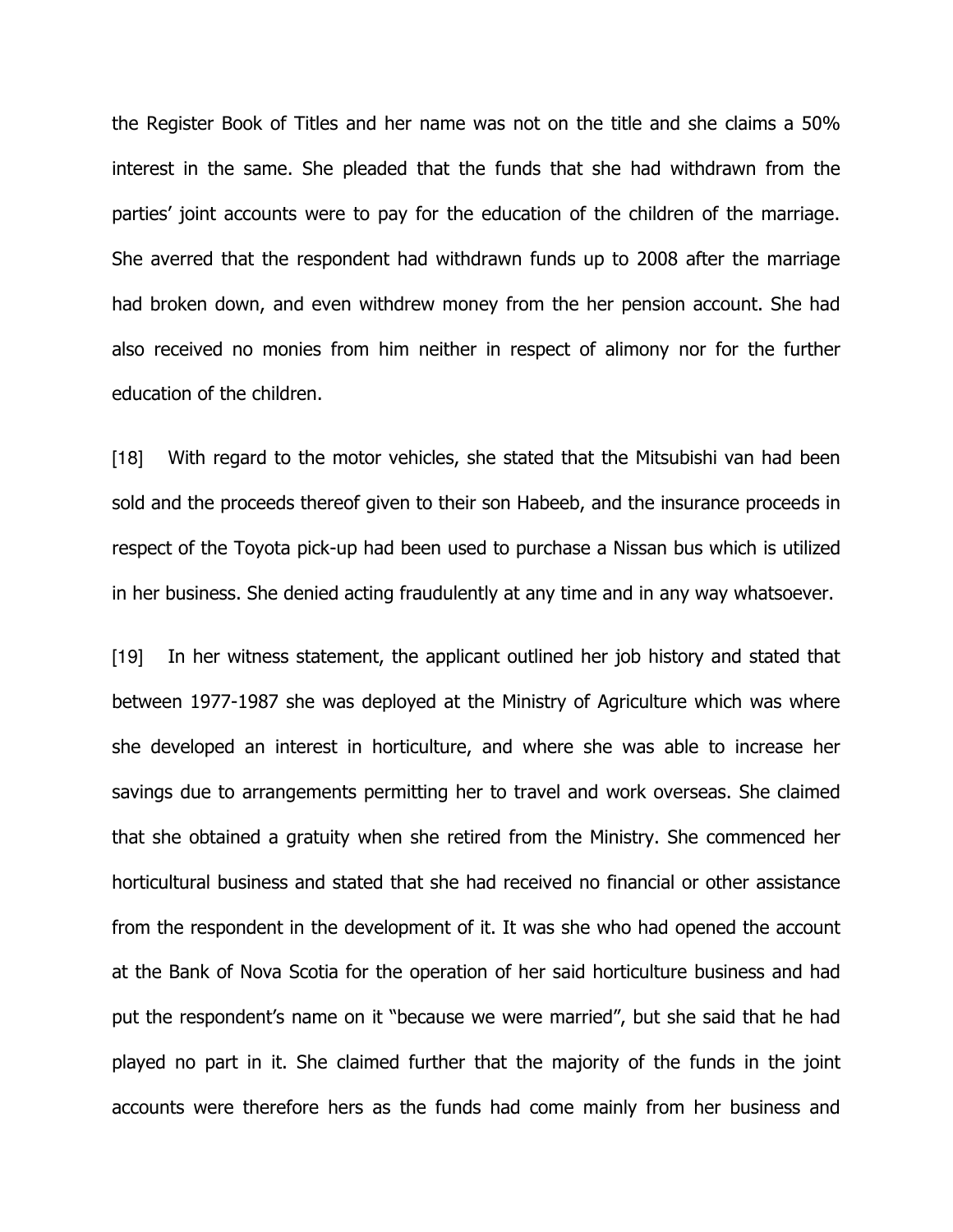from the "joint venture business", in which she had a one-half interest. She claimed further that the majority of the funds to purchase the truck had also come from her. She further stated that she had received no funds for maintenance for herself and none in respect of the further education of her children with the respondent.

[20] It was the applicant's contention that the respondent's earnings at the time the truck was purchased could not have contributed in any way to the loan repayments that had been undertaken to purchase the truck, as his net pay fortnightly was only \$513.73.

[21] She referred to the payment of property taxes in respect of Harmony Hall and stated that the payment of the same had been made by convenience and that the respondent would be repaid in respect of any outgoings relative to the same.

[22] In respect of the motor vehicles, the applicant confirmed the allegations in her pleadings but stated that in any event the funds to purchase the same had, all in the main, come from her.

[23] The witness statement of Habeeb Bailey offered very little assistance to the determination of this application as most of what he had to say was based on information that "was to the best of [his] knowledge" without any indication as to the source of the same. He indicated though, for what it was worth, that the respondent had no interest in the horticulture business and that the trucking business was a "joint venture business" between both parents. He denied that he had ever been a party to any fraudulent transfer of any land as alleged by the respondent.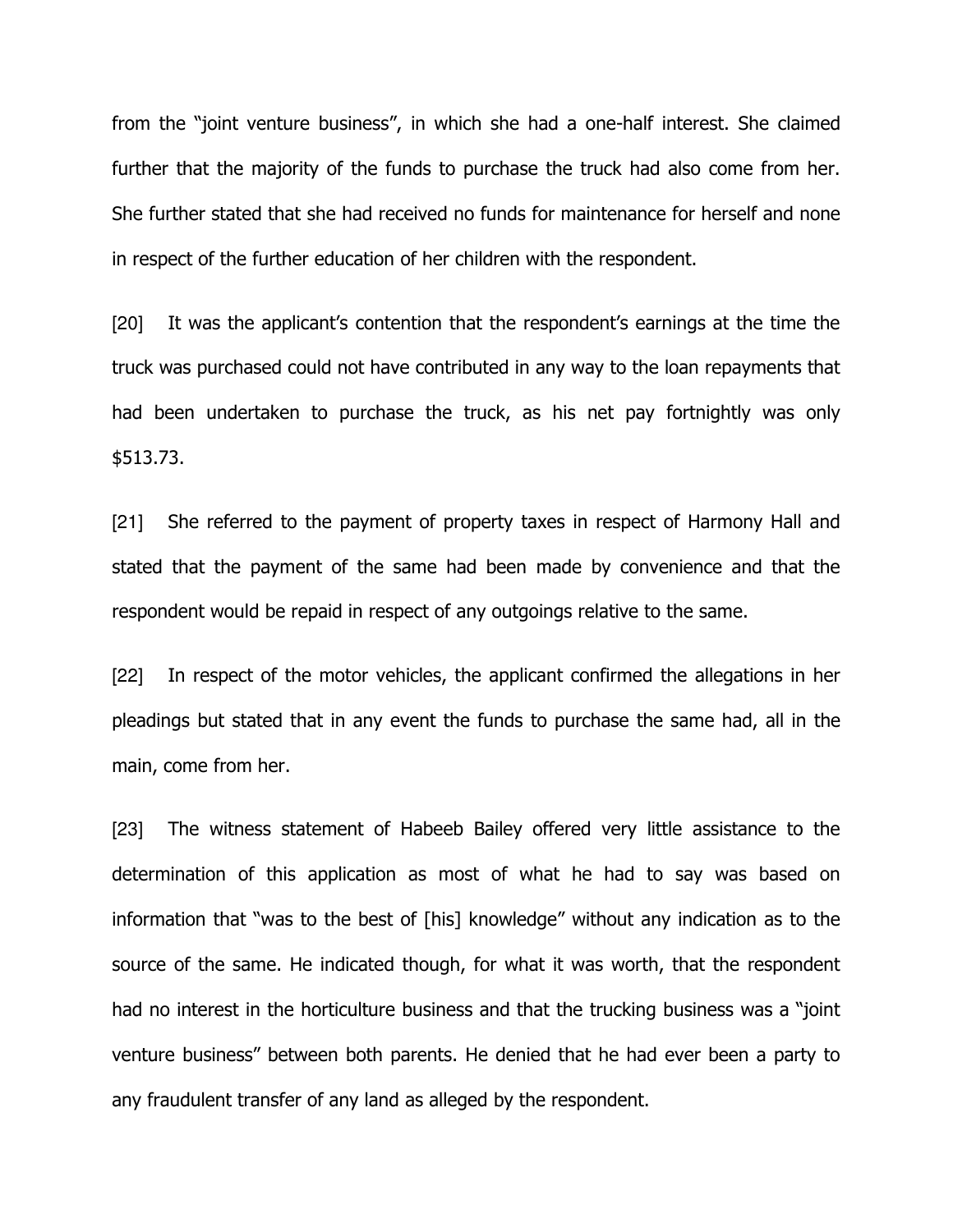[24] The matter was heard in the court below over three days and on 27 March 2015, the learned judge, having heard evidence from the parties relating to these vastly conflicting stories, found in favour of the respondent and granted the orders stated in paragraph [3] herein.

### The application for stay pending appeal

[25] As indicated, the applicant filed a notice of application for stay of execution on 17 April 2015 and the applicant's affidavit in support of the application for a stay pending appeal set out the various findings of fact and law that the learned judge had made in the court below with which she took issue. She also stated the basis on which she relied for the grant of the stay including her potential financial ruin and the irremediable harm that she would suffer if the stay was not granted. She also set out the grounds of appeal on those findings which I set out below.

[26] I must say that I consider myself somewhat hampered in the disposal of this application having not had sight of the notes of evidence or the reasons for judgment of the learned judge as I was informed that they were not yet available. Counsel indicated that certain statements had been made by the learned judge when the judgment was being delivered and on that basis the notice and grounds of appeal had been filed. The notice of appeal filed on 10 April 2015 contained the following grounds:

## "(a) Findings of fact Appealed against:

1. The Trial Judge erred in finding that the [respondent] did not sign the Transfer for the Harmony Hall property.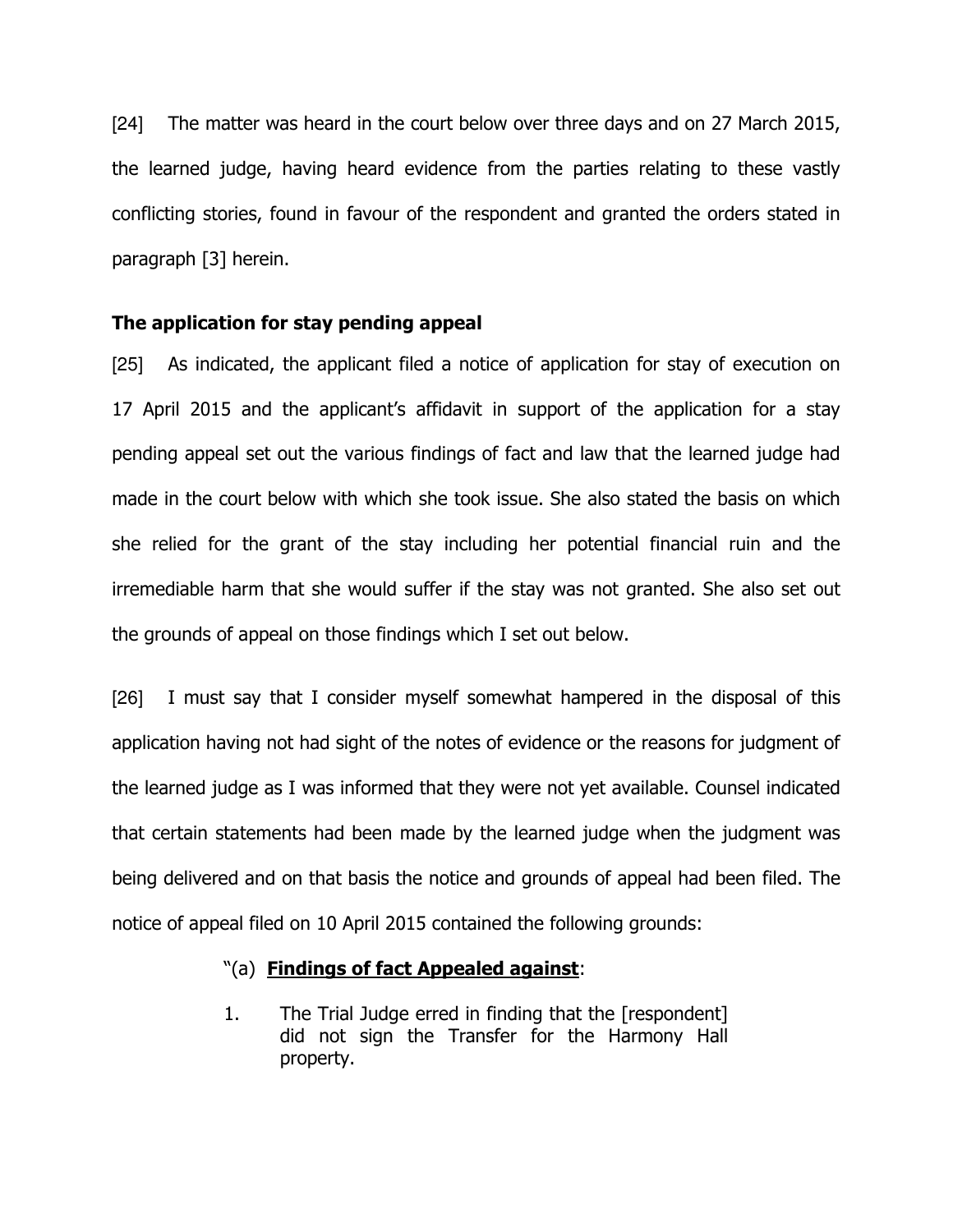- 4. That the evidence of the Handwriting Expert Beverley East supported the finding of fact that the [respondent] did not sign the Transfer for Harmony Hall Property.
- 5. That the [applicant] wrongfully caused the [respondent's] name to be transferred from the Joint Bank Account.
- 6. That the [respondent] was entitled to 50% interest in the Mitsubishi Van.

# (b) **Findings of law:**

- 7. That the Trial Judge erred in finding that the [applicant] acted fraudulently in transferring the [respondent's] name from the title for the Harmony Hall property.
- 8. That the [applicant] acted fraudulently in transferring the [respondent's] name from the Joint Bank Account.
- 9. That the [applicant] acted fraudulently in depriving the [respondent] from his 50% share in the Mishibushi [sic] Van."

As a consequence, the applicant sought the following orders:

- "1. Order setting aside the Judgment of the court below.
- 2. Costs to the [applicant] to be taxed if not agreed."

[27] The application for stay of execution of the judgment first came before Panton P

for consideration on paper and on 29 April 2015, he made the following order:

"Stay of execution granted. If the respondent [is] unhappy, written submissions may be made, and matter put back before me for reconsideration."

The respondent promptly filed submissions in opposition to the grant of the order and

the application was therefore re-submitted for consideration. On 14 October 2015, the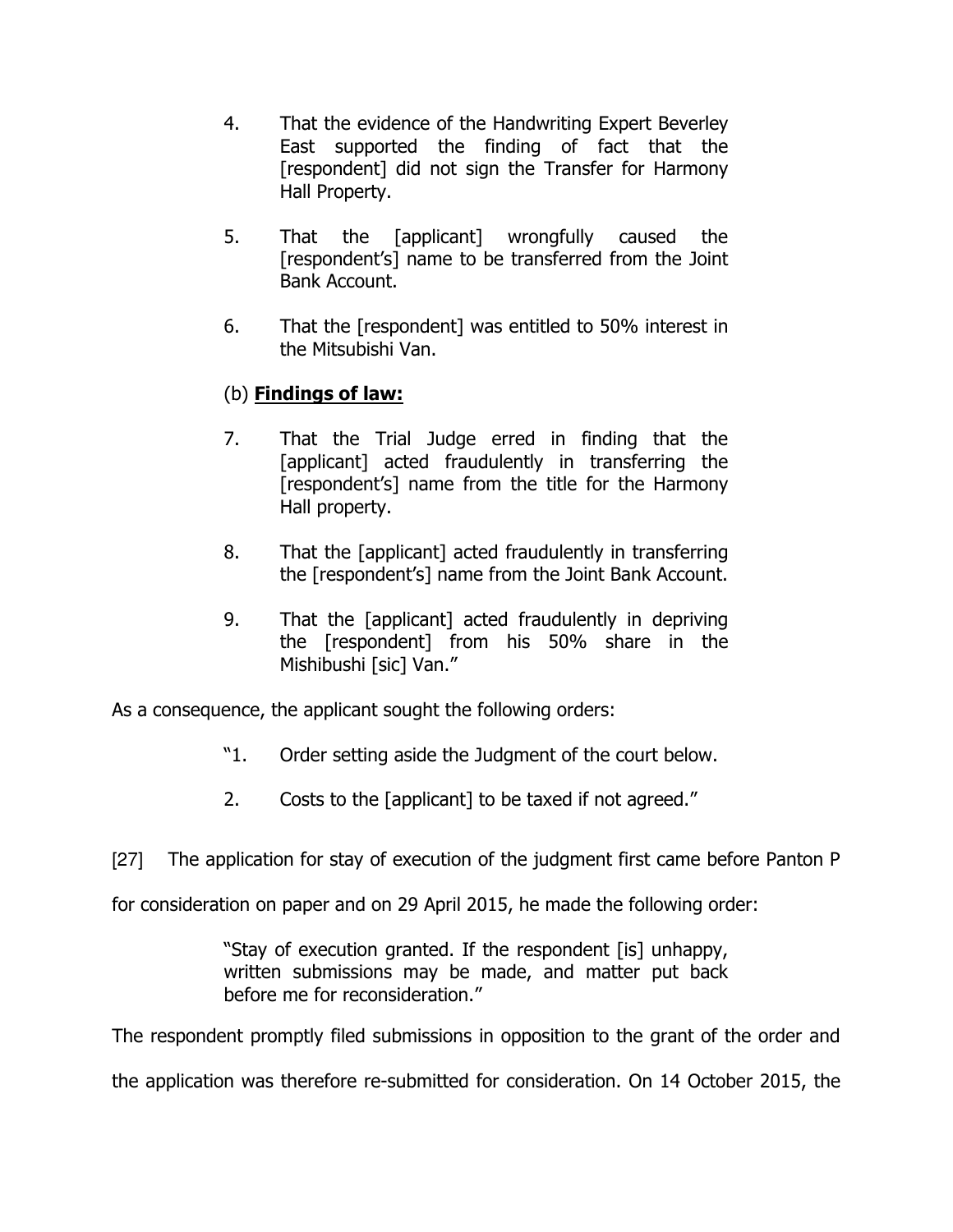matter was fixed for *inter partes* hearing at a date convenient to both counsel, namely, 24 November 2015 when it came before me.

## **Submissions**

## For the applicant

[28] Counsel for the applicant embarked on a rather unusual course, in that he submitted that the "notes of evidence", were they on hand, would disclose a certain state of affairs namely:

- 1. That the respondent had received most of the funds generated by the trucking business.
- 2. Specific details with regard to how the purchase of the truck was financed.
- 3. What the respondent did with the funds he had received from the trucking business and why; for example placing the name of Clifford Bailey on the title for the Club Lane property in order to deceive, that is, to hide the true ownership of the property.
- 4. That the expert witness did not have the original documents for her examination and therefore the production of her report, would have fallen short of the best practices approach bearing in mind what she had been required to do.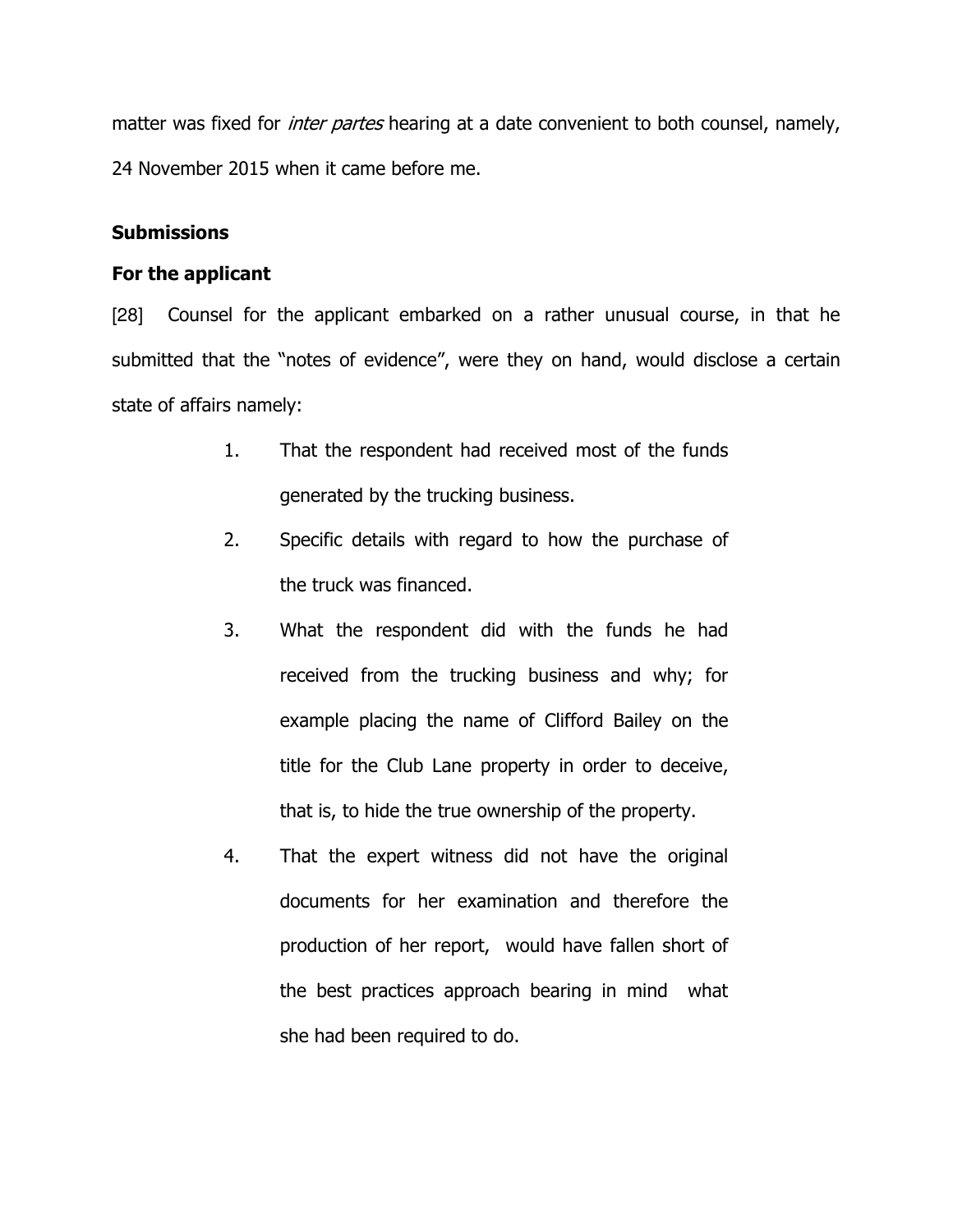- [29] Counsel submitted based on the evidence adduced by the parties that:
	- (i) if the applicant had to repay the respondent the amounts withdrawn from the accounts she would be faced with financial ruin;
	- (ii) she had no other savings left as she had been the only person supporting the children of the marriage, in the case of her daughter Keoneshia, for her degree in the United States of America and in the case of her son Habeeb, in his efforts to set himself up in business, and as the respondent had refused to assist the children financially since 2001;
	- (iii) the respondent had deprived the applicant of millions of dollars between 2001-2009 from the family's trucking business, which he had used to build a five bedroom house in Richmond, Saint Mary with his son, Clifford Bailey, from another relationship;
	- (iv) in the court below the evidence was that both parties had access to the accounts and neither needed nor asked for the consent of the other to withdraw funds therefrom as that was their arrangement and understanding and so the order made by the court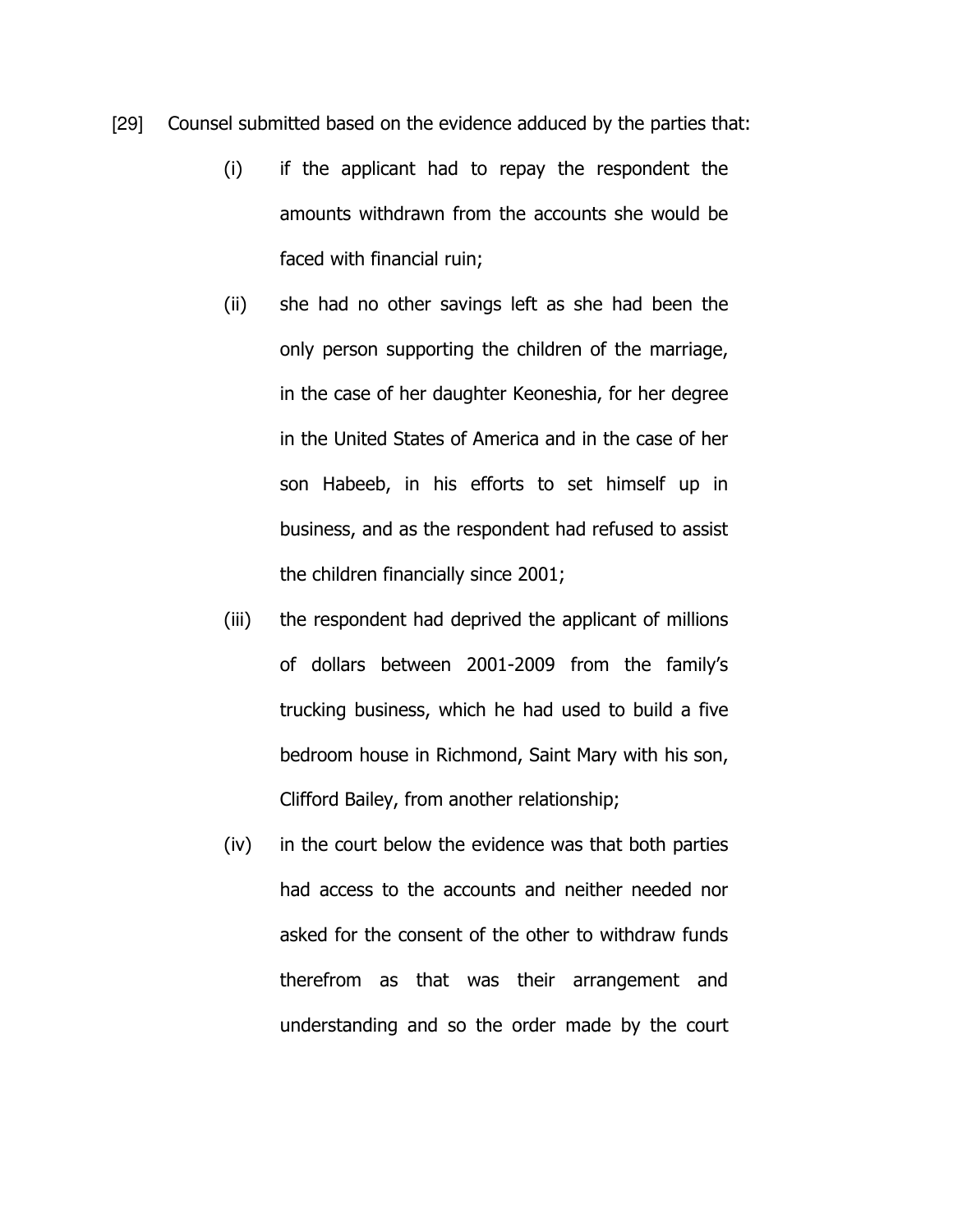that granting the respondent 50% interest in the same was "wrong and very unfair";

- (v) Ms Beverley East, the expert, agreed that it was not possible to sign one's signature the same way all the time and that it was preferable to work with original documents; and
- (vi) Panton P had been sufficiently satisfied to grant the stay of execution of the judgment of Morrison J.

Counsel therefore requested that I should also order that there be a stay of execution of the judgment pending appeal as prayed.

### For the respondent

[30] Counsel for the respondent referred to the test that ought to be satisfied on an application for the grant of a stay of execution of a judgment. She referred to the principles which have been settled, for some time, and enunciated in **Linotype-Hell** Finance Ltd v Baker [1992] 4 All ER 887; Hammond Suddard Solicitors v Agrichem International Holdings Limited [2001] EWCA Civ 2065; and Paymaster (Jamaica) Limited v Grace Kennedy Remittance Services Limited and Paul **Lowe** [2011] JMCA App 1. Based on those well known principles, counsel asked the following questions:

> (i) Has the applicant shown that she has a good chance of success on her appeal or that the appeal has any merit?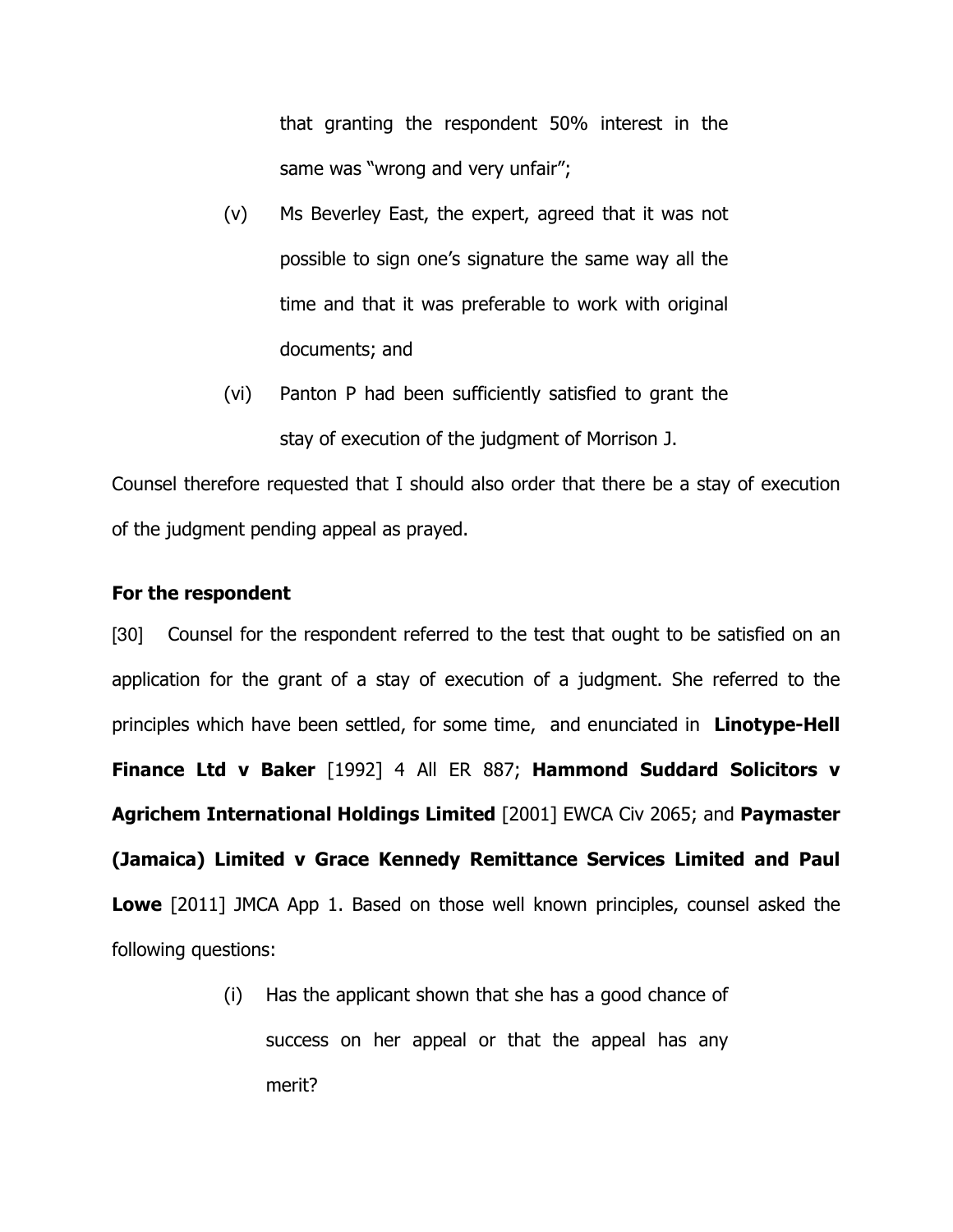- (ii) Has the applicant established that she would be ruined if a stay was not granted?
- (iii) Where does the balance of justice lie?

[31] Counsel submitted that while the court ought not to embark on a detailed analysis of the merits of the appeal, she argued that based on certain aspects of the pleadings and unchallenged documents she would illustrate why the appeal was "wholly unmeritorious and wholly unlikely to succeed".

[32] With regard to the Harmony Hall property, counsel indicated that she would not dwell on the very detailed analysis of the expert report of Ms East, but instead drew the court's attention to the signature of Habeeb Bailey on the instrument of transfer, by which the respondent's name had been removed from the property, to demonstrate that Habeeb's name had been spelt with two "b's" in the middle of his name as against two "e's", namely, "Habbeb Bailey" as opposed to "Habeeb Bailey" which is how it was spelt in all the affidavits and even in the said document itself. Counsel argued further that Mr Bailey had been referred to on the certificate of title for the property as a "University Student" which would beg the question; ought he not to have known how to spell his own name? This, counsel submitted, would lead one to the conclusion that his signature on the instrument of transfer had also been forged. The transfer would therefore be invalid and the learned judge was correct when he ordered its removal from the Register Book of Titles.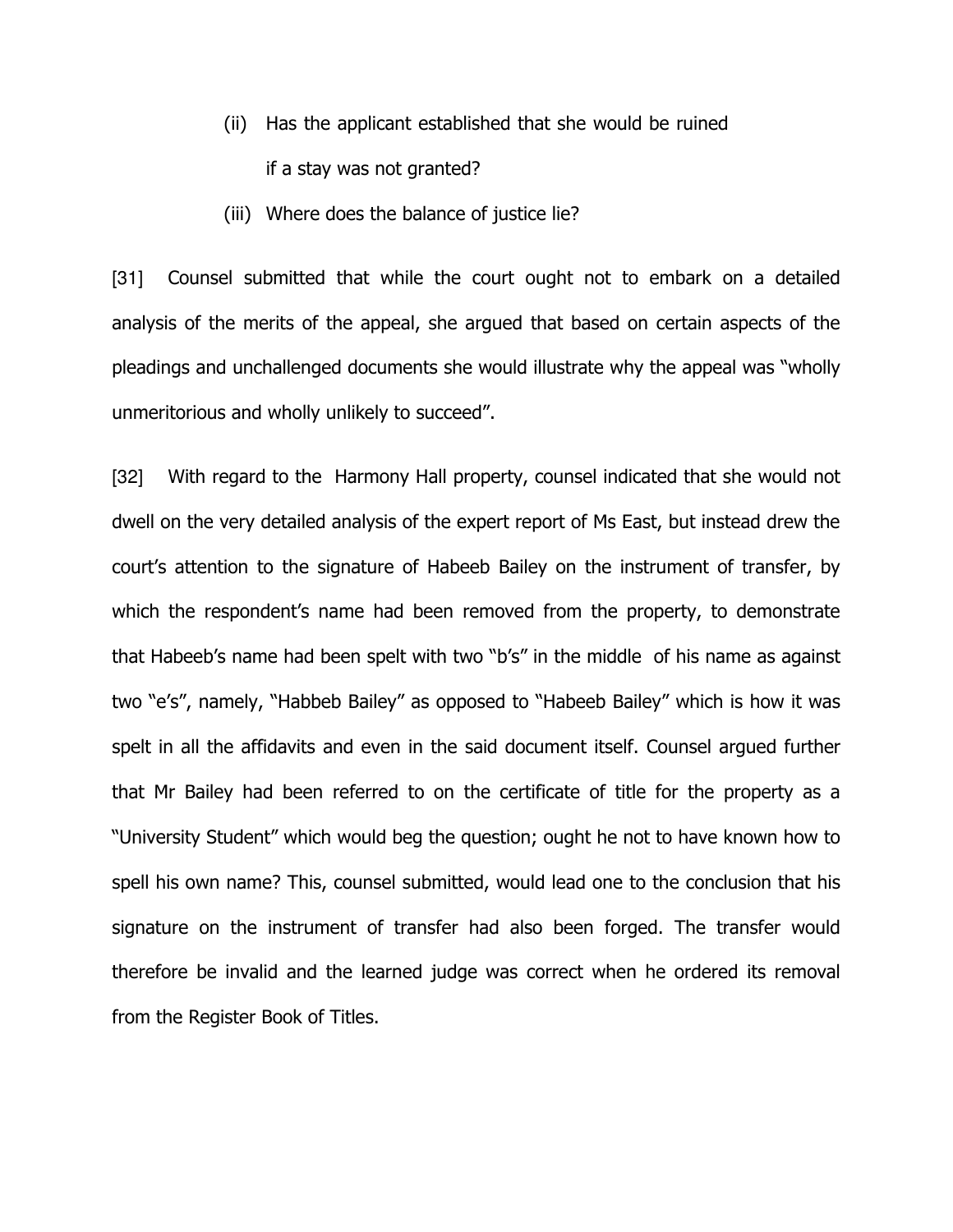[33] Counsel also referred to paragraph 4 of the respondent's particulars of claim which read:

> "4. That the [respondent] did not execute the relevant Transfer and did not make a gift of his share or interest in the property to the [applicant] or **HABEEB** BAILEY or KEONESHIA BAILEY. Further the [respondent] did not receive any compensation for his share or interest in the said property." (Emphasis and underline as in original)

Counsel stated that the applicant's "unambiguous plea" in response was as follows:

"8. That **no admission is made to paragraph 4**. The [applicant] repeats paragraphs 3, 4 and 5." (Emphasis and underline as in original)

Consequently, counsel submitted, the applicant could not on appeal, challenge that averment having not done so in the court below.

[34] With regard to the joint accounts, counsel submitted that the evidence showed a pattern of transfers, removing the respondent's name from the accounts, which counsel submitted was not a coincidence. It was consistent, she argued, with the applicant's testimony of having discovered what she described as "love letters" allegedly sent from the respondent's mistresses. Counsel referred to several cases on the law relating to the use and operation of joint accounts namely **Jones v Maynard** [1951] 1 Ch 572; Falconer v Falconer [1970] 3 All ER 449; Lisa Annette Officer v Leslie William Officer Suit No E 681/2002, delivered 22 May 2006; and In re Bishop (deceased) National Provincial Bank Ltd v Bishop [1965] 1 Ch 450 and canvassed the principles therein disclosed. She finally concluded with reference thereto and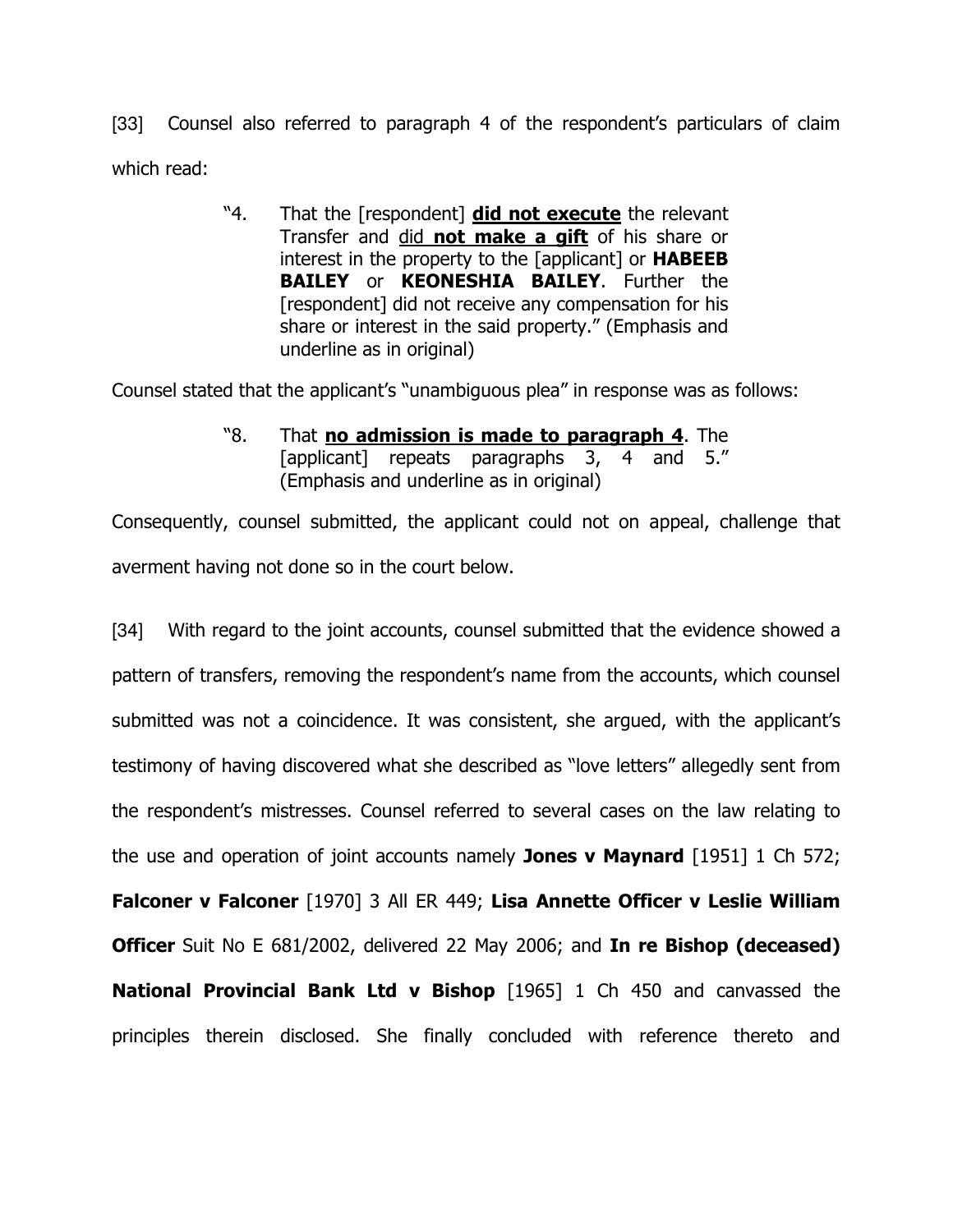particularly with regard to the pleadings and the evidence in the instant case, at paragraph 22 of her written submissions, filed on 20 May 2014, that:

> "…it is admittedly the general and well settled principle that each party to a joint account had the power to draw from and deplete all of the funds in the account without accounting to the other account holders. However, there are well settled **exceptions** to the principle, particularly:

- a. where the monies in the joint account were **designated** for a specific purpose
- b. where it was agreed that the account was to have a restricted or limited operation, as is the case of fixed deposit or investment accounts. That is, that no withdrawals were going to be made from the account." (Emphasis and underline as in original)

Counsel submitted that there was sufficient evidence before the court for the learned judge to have concluded that the funds were being rolled over as savings for the parties' pension. They were therefore being held for a specific purpose and for limited operation in a fixed deposit account at the NCB Capital Markets Limited and the sums were not being withdrawn at the maturity date. On the bases aforementioned, counsel therefore submitted that there was no prospect whatsoever of success of the appeal on that ground.

[35] Counsel further posited that the applicant had merely stated that she would be ruined if the stay was not granted but had given no evidence to ground that assertion. She relied on cases such as Calvin Green v Wynlee Trading Ltd and Naylor & Turnquest [2010] JMCA App 3 and Milford Trading Company Limited v Garth **Pearce** SCCA No 31/2009, Application No 46/2009, delivered 28 May 2009, to support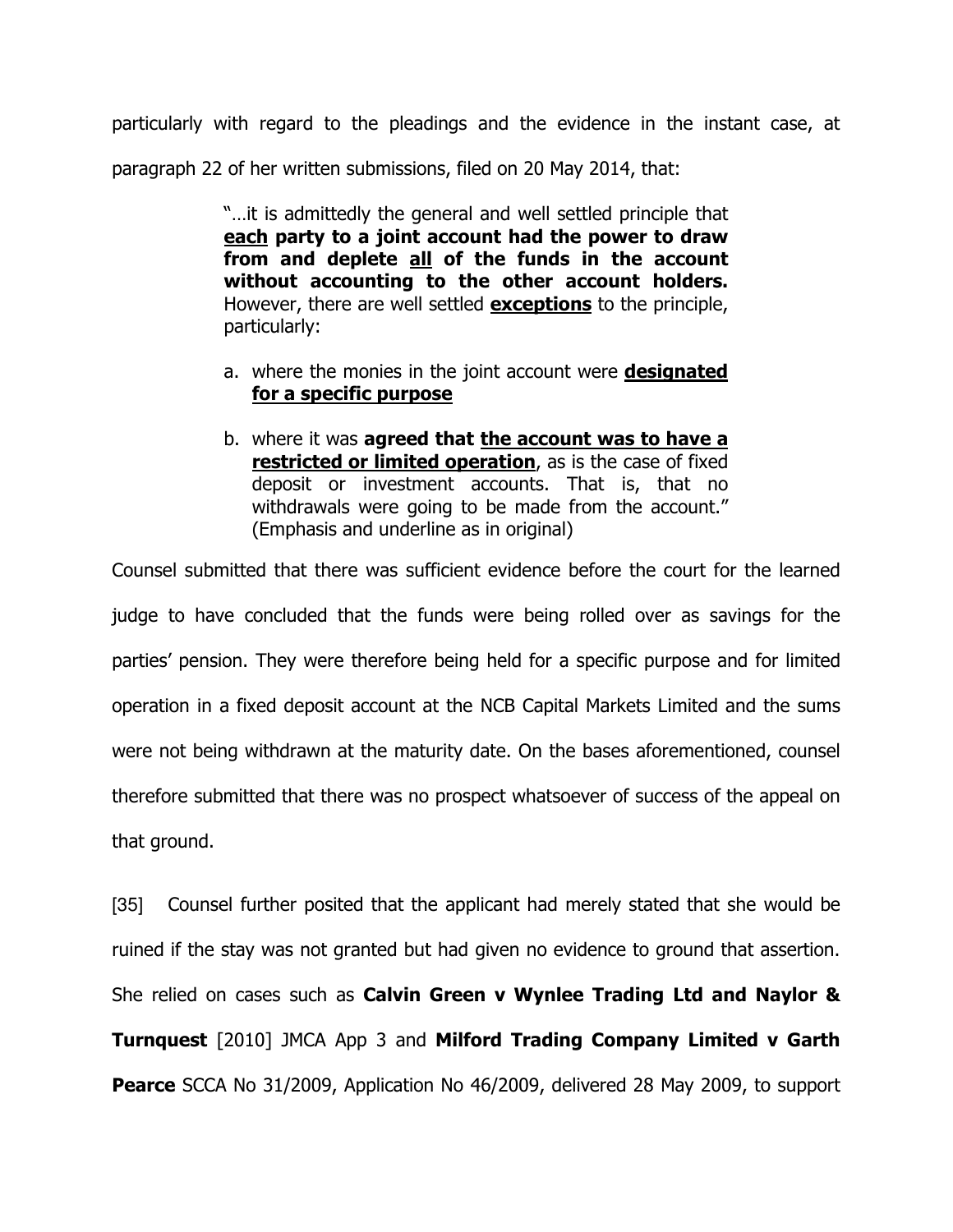her contention that without the evidence which ought to have been provided in the applicant's affidavit in support of the application for a stay, it ought not to succeed.

[36] Counsel reminded the court that the applicant was challenging a judgment and requesting a stay of execution which would have the effect of restraining the re-transfer of an interest which had originally been owned by the respondent, and held jointly with the applicant, and the court, she argued, ought not to support that stance being taken by the applicant. Counsel also contended that the applicant had not provided any documentary evidence to support any of her allegations with regard to the millions of dollars she claimed that the respondent had allegedly withdrawn from the accounts and she certainly had not shown that she had paid any sums towards the children's education. There were no records provided that indicated that they had attended schools abroad. Indeed, it was counsel's contention that the applicant was inconsistent, and claimed as it suited her, that she had earned vast sums from her horticulture business, and at other times that she was in dire financial straits. Neither position appears to be credible, counsel contended, and so the application ought not to succeed on that ground.

[37] With regard to the balance of justice, counsel argued that the respondent has retired, the truck is no longer in operation and he has lost his savings and pension. On the other hand, the applicant is still operating her horticulture business and so has a steady source of income. She had claimed that 70% of the funds removed from those accounts were hers, yet she seemed still not prepared to repay the respondent the remaining 30% which would, on her case, have been owned by him. This, counsel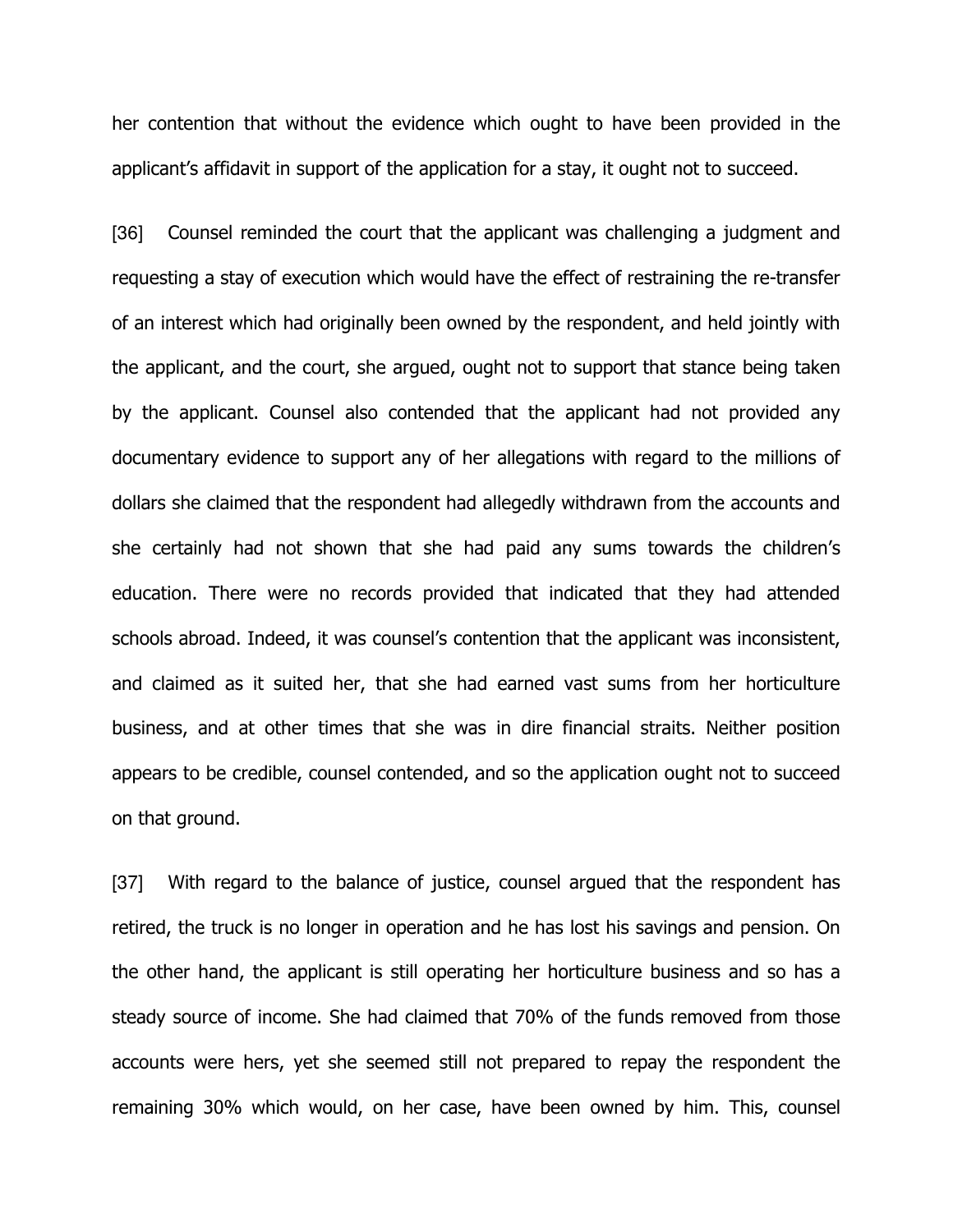submitted, was untenable and the court should act accordingly and refuse the application.

#### Discussion and Analysis

[38] It is well settled law that there must be a good reason for depriving a claimant of the fruits of his judgment (see Winchester Cigarette Machinery Ltd v Payne and Another (No 2) Times Law Reports, 15 December 1993). In order to depart from that position it is incumbent on the applicant to demonstrate a sound basis for doing so.

[39] A single judge of this court has jurisdiction to grant a stay of execution of a judgment pursuant to rule 2.11(1)(b) of the CAR which stipulates that a stay of execution can be granted from any judgment or order against which an appeal has been made pending the determination of the appeal. The CAR also makes it clear that except so far as this court or the court below or a single judge of this court may otherwise direct, an appeal does not operate as a stay of execution or of proceedings under the decision of the court below (see rule 2.14(a)).

[40] The principles governing the exercise of a judge's discretion to stay the execution of a judgment have been examined in several authorities such as Linotype-**Hell Finance Ltd v Baker**, wherein it was stated that two criteria must be satisfied: (i) the applicant must show that she has a good chance of success on appeal, and (ii) that if the stay is not granted she will be finically ruined. That position has been somewhat widened in **Hammond Suddard Solicitors v Agrichem**, where Clarke  $\Box$  (as he then was) stated, at paragraph 22: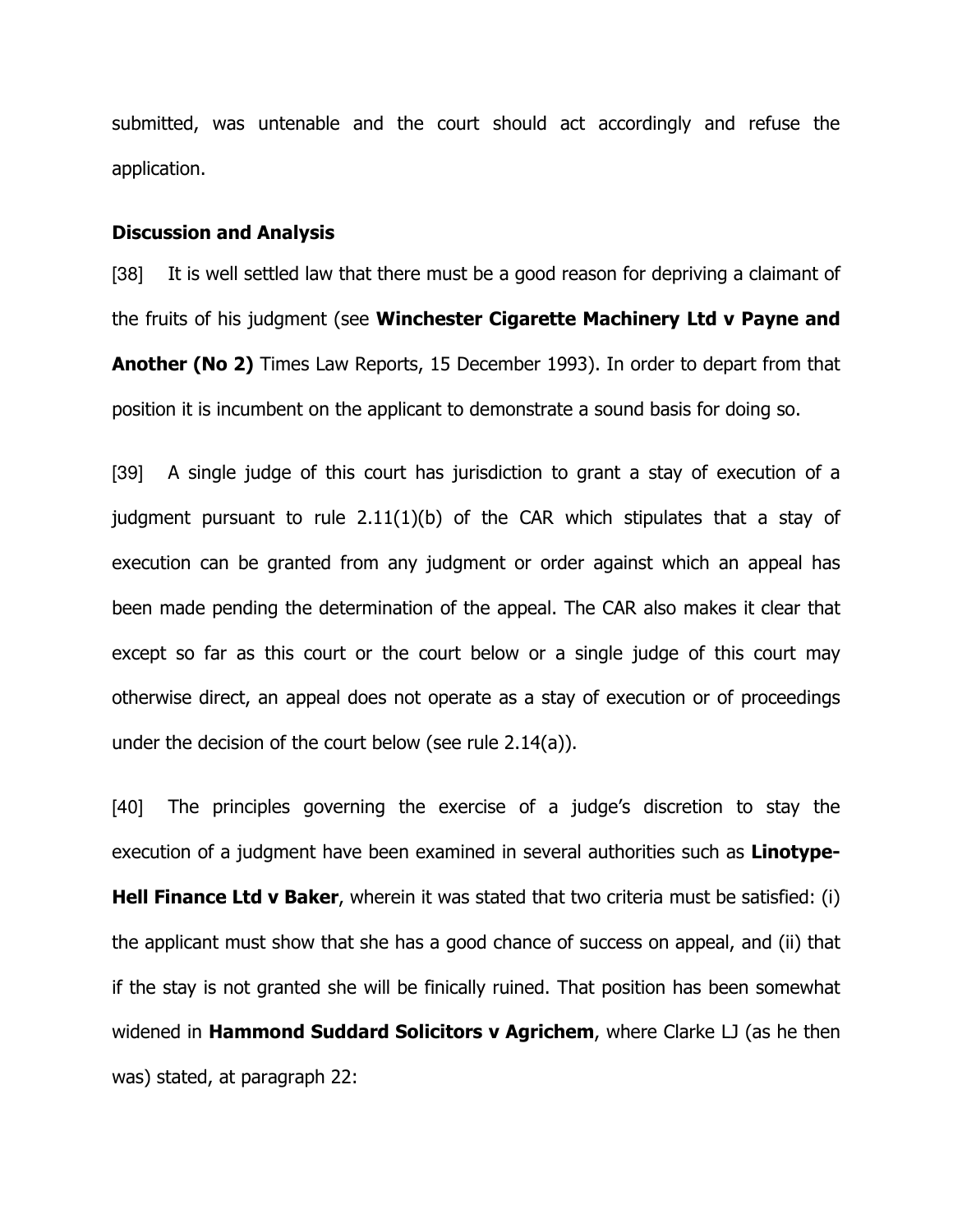"...the court has a discretion whether or not to grant a stay. Whether the court should exercise its discretion to grant a stay will depend upon all the circumstances of the case, but the essential question is whether there is a risk of injustice to one or other or both parties if it grants or refuses a stay. In particular, if a stay is refused what are the risks of the appeal being stifled? If a stay is granted and the appeal fails, what are the risks that the respondent will be unable to enforce the judgment? On the other hand, if a stay is refused and the appeal succeeds, and the judgment is enforced in the meantime, what are the risks of the appellant being able to recover any monies paid from the respondent?"

## In Combi (Singapore) Pte Ltd v Sriram and another [1997] EWCA 2162, Phillips

LJ set out clearly how the court should pursue that balancing exercise that is necessary

in order to arrive at a fair and just result, and thus satisfy the interests of justice. He

stated:

"In my judgment the proper approach must be to make that order which best accords with the interest of justice. If there is a risk that irremediable harm may be caused to the plaintiff if a stay is ordered but no similar detriment to the defendant if it is not, then a stay should not normally be ordered. Equally, if there is a risk that irremediable harm may be caused to the defendant if a stay is not ordered but no similar detriment to the plaintiff if a stay is ordered, then a stay should normally be ordered. This assumes of course that the court concludes that there may be some merit in the appeal. If it does not then no stay of execution should be ordered. But where there is a risk of harm to one party or another, whichever order is made, the court has to balance the alternatives in order to decide which of them is less likely to produce injustice. The starting point must be that the normal rule as indicated by Ord 59, r 13 is that there is no stay but, where the justice of that approach is in doubt, the answer may well depend upon the perceived strength of the appeal."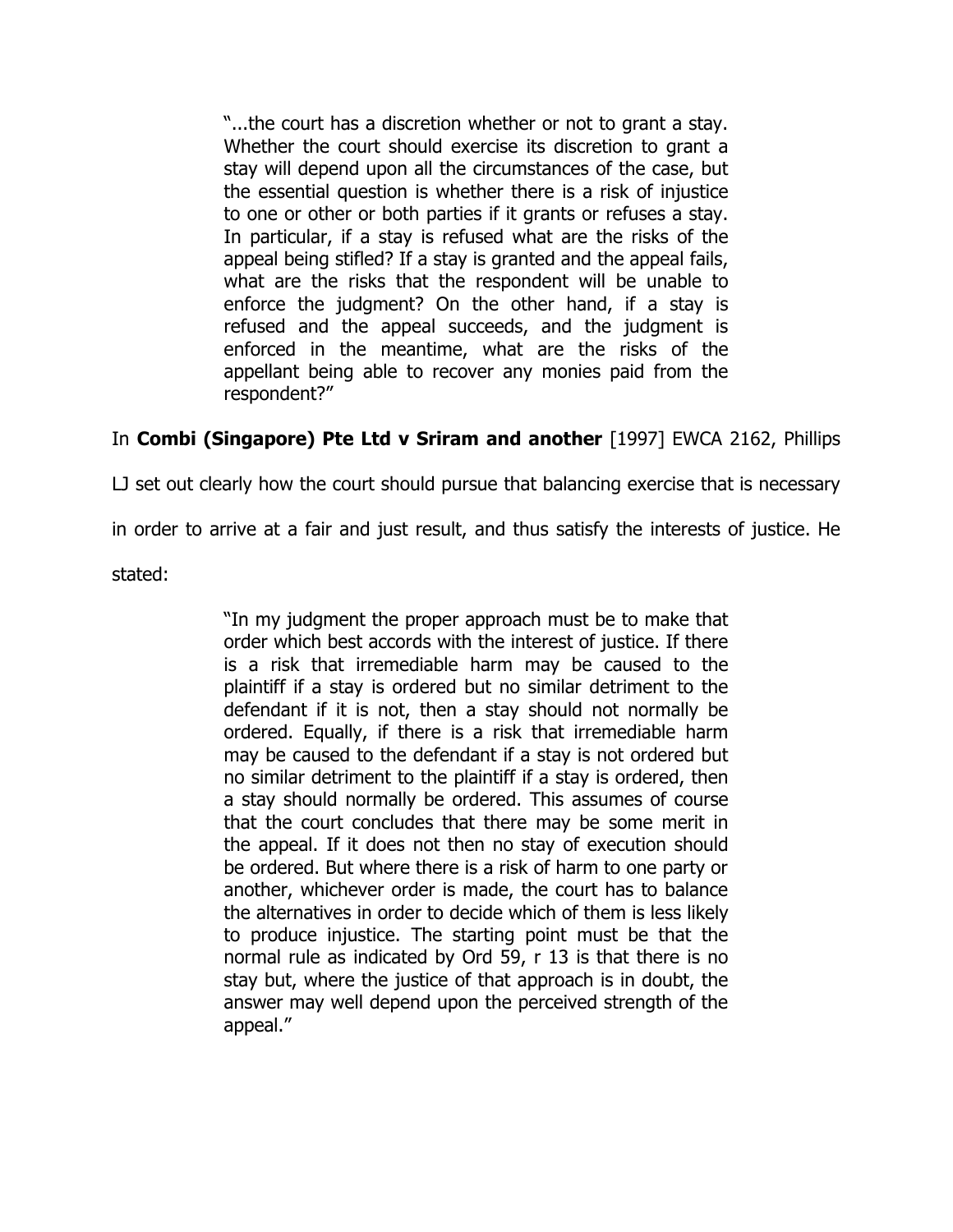[41] These principles have been endorsed by several cases in this court and it is my view, on an analysis of the principles enunciated therein, that it is clear that in the exercise of the discretion whether or not to grant a stay a judge should have regard to the following:

- 1. The applicant's prospect of success in the pending appeal; and
- 2. The real risk of injustice to one or both parties recovering or enforcing the judgment at the end of the appeal.

[42] However that is not the end of the matter. Consideration must be given to the type of order that the applicant is requesting ought to be stayed. The question may arise, as in this case, as to whether that order ought properly to be the subject of a stay. In Norman Washington Manley Bowen v Shahine Robinson and Neville Wiliams [2010] JMCA App 27, Morrison JA (as he then was) held that the court had no power to stay a purely declaratory order. What he made clear was that declarations merely pronounce and do not create rights that can be enforced by the court. The declaratory order declares the parties' rights but contains no orders enforcing them. On the contrary, executory orders direct the parties to act in a certain way, either to pay money or to refrain from interfering with the parties' rights. One must be careful therefore when examining the orders made by the court in the instant case, to ascertain whether the orders are purely declaratory and not subject to a stay or are otherwise and the court may see fit to act accordingly.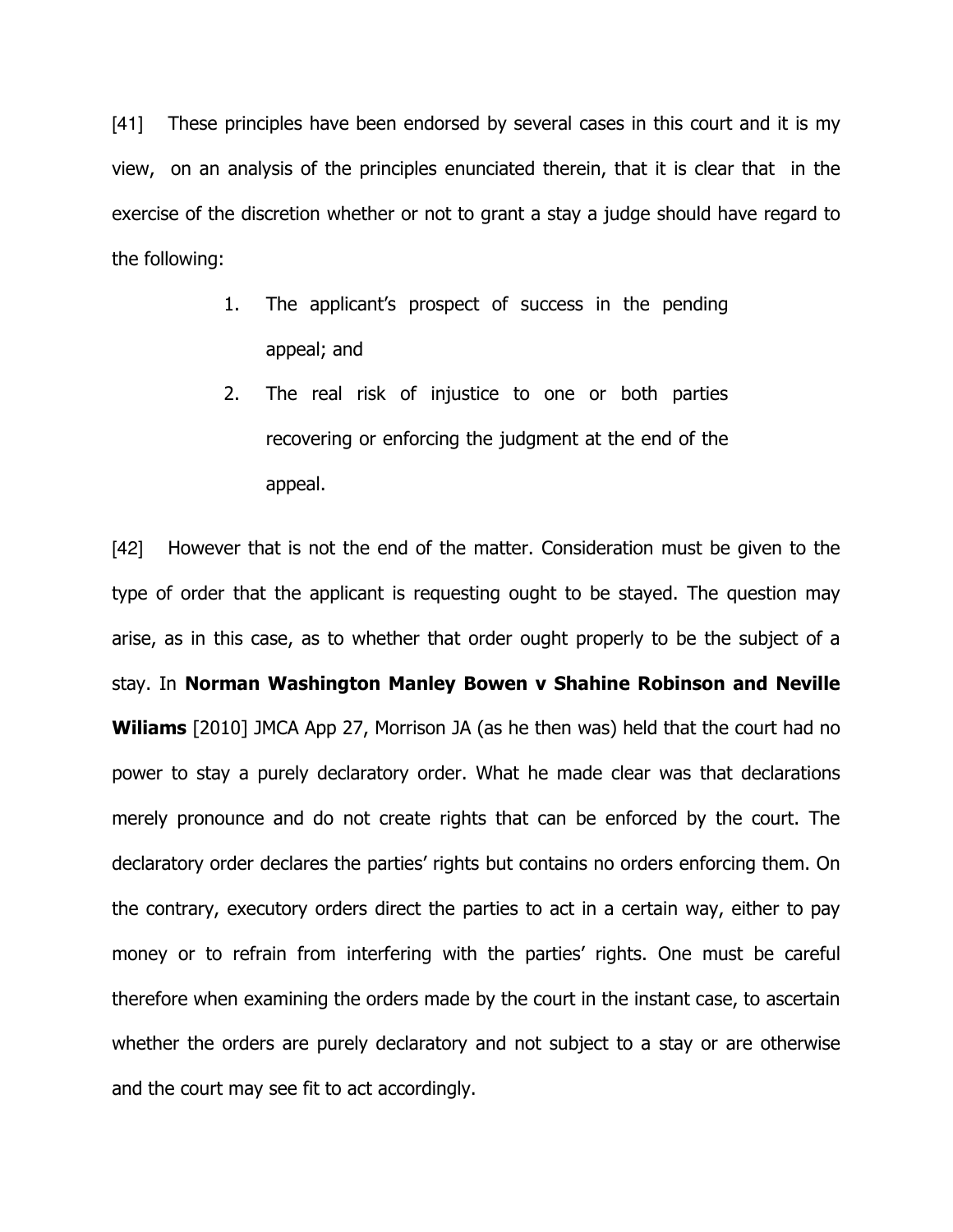### The applicant's prospect of success in the pending appeal

[43] I recognize that it is inappropriate to conduct a detailed analysis of the parties' respective cases on an application such as this, as the matter is on appeal and an in depth consideration and determination of the matter will be done at the hearing of the appeal by the full court. However, it is necessary to examine the parties' competing contentions in order to ascertain if the applicant has crossed the threshold of satisfying me that there is a real prospect of success on appeal, for as stated that is one of the criterion which must be demonstrated, in order to succeed on this application.

[44] In examining that criterion, one must recall the proper role of the appellate court. The Privy Council in Beacon Insurance Company Limited v Maharaj **Bookstore Limited** [2014] UKPC 21, in an appeal from the Republic of Trinidad and Tobago, canvassed cases over the years which have dealt with this aspect of the law. Lord Hodge, who delivered the judgment on behalf of the Board, endorsed yet again (at paragraph 12) the powerful speech of Lord Thankerton in **Thomas v Thomas** [1947] AC 484 where he stated, at pages 487-488:

> "I. Where a question of fact has been tried by a judge without a jury, and there is no question of misdirection of himself by the judge, an appellate court which is disposed to come to a different conclusion on the printed evidence, should not do so unless it is satisfied that any advantage enjoyed by the trial judge by reason of having seen and heard the witnesses, could not be sufficient to explain or justify the trial judge's conclusion; II. The appellate court may take the view that, without having seen or heard the witnesses, it is not in a position to come to any satisfactory conclusion on the printed evidence; III. The appellate court, either because the reasons given by the trial judge are not satisfactory, or because it unmistakably so appears from the evidence, may be satisfied that he has not taken proper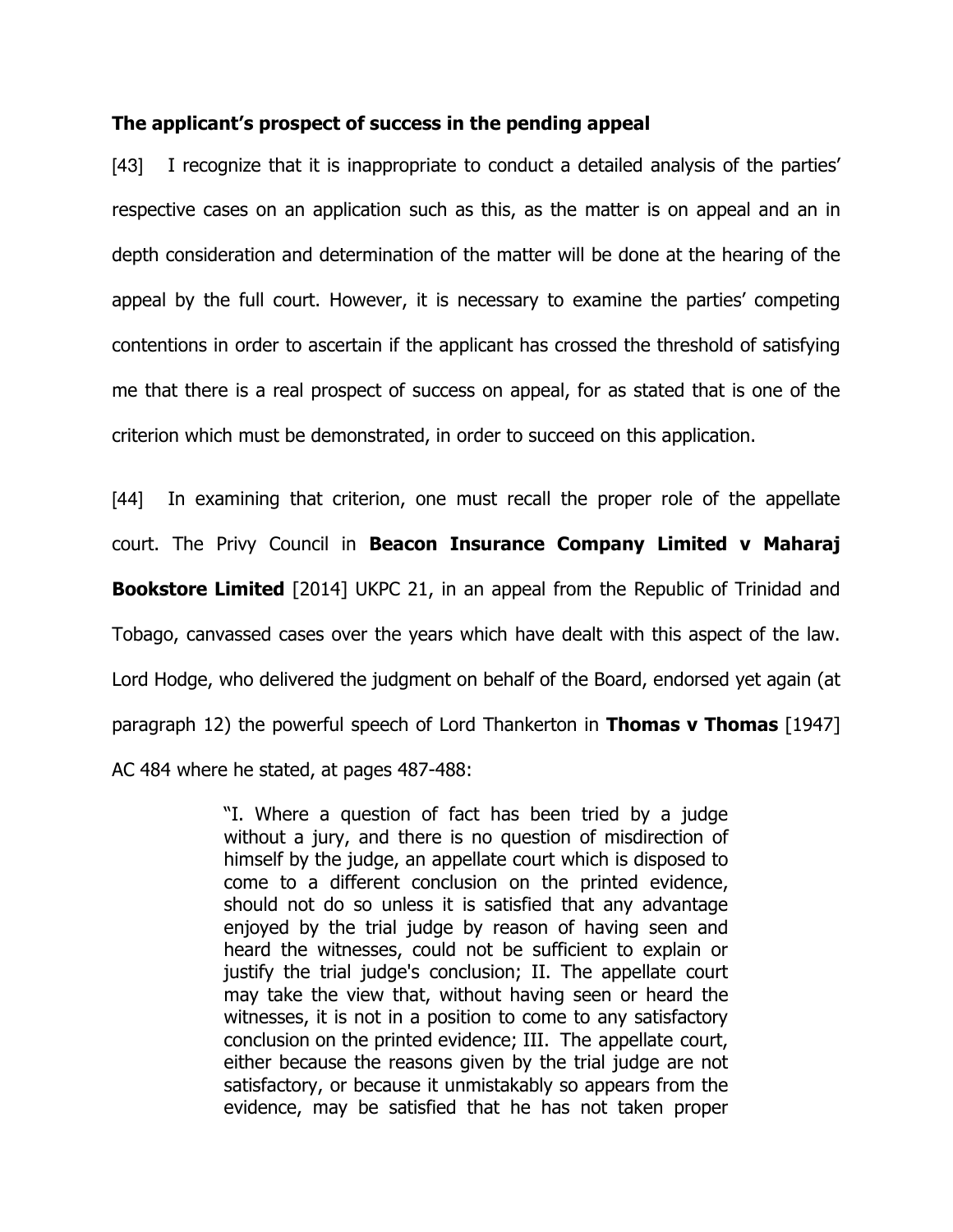advantage of his having seen and heard the witnesses, and the matter will then become at large for the appellate court."

[45] In Thomas v Thomas, Viscount Simon and Lord Du Parcq approved the dictum

of Lord Green MR in Yuill v Yuill  $[1945]$  P 15, where at page 19 he stated that:

"It can, of course, only be on the rarest occasions, and in circumstances where the appellate court is convinced by the plainest considerations, that it would be justified in finding that the trial judge had formed a wrong opinion."

## [46] Lord Hodge in Beacon Insurance Company Limited v Maharaj Bookstore

**Limited** commented on the often utilized phrase that the court of appeal must be satisfied that the judge of first instance has gone "plainly wrong", and indicated that the phrase has been criticized as it "does not address the degree of certainty of the appellate judges that they would have reached a different conclusion on the facts" (see

Lord Donaldson in Piggott Brothers & Co Ltd v Jackson [1992] ICR 85). However,

Lord Hodge stated, at paragraph 12 of the judgment, that the phrase:

"...directs the appellate court to consider whether it was permissible for the judge at first instance to make the findings of fact which he did in the face of the evidence as a whole. That is a judgment that the appellate court has to make in the knowledge that it has only the printed record of the evidence. The court is required to identify a mistake in the judge's evaluation of the evidence that is sufficiently material to undermine his conclusions. Occasions meriting appellate intervention would include when a trial judge failed to analyse properly the entirety of the evidence: Choo Kok Beng v Choo Kok Hoe [1984] 2 MLJ 165, PC, Lord Roskill at pp 168-169."

[47] It is clear therefore that the court of appeal will be very hesitant to and will only in the rare case, interfere and contemplate reversing the findings of primary fact, found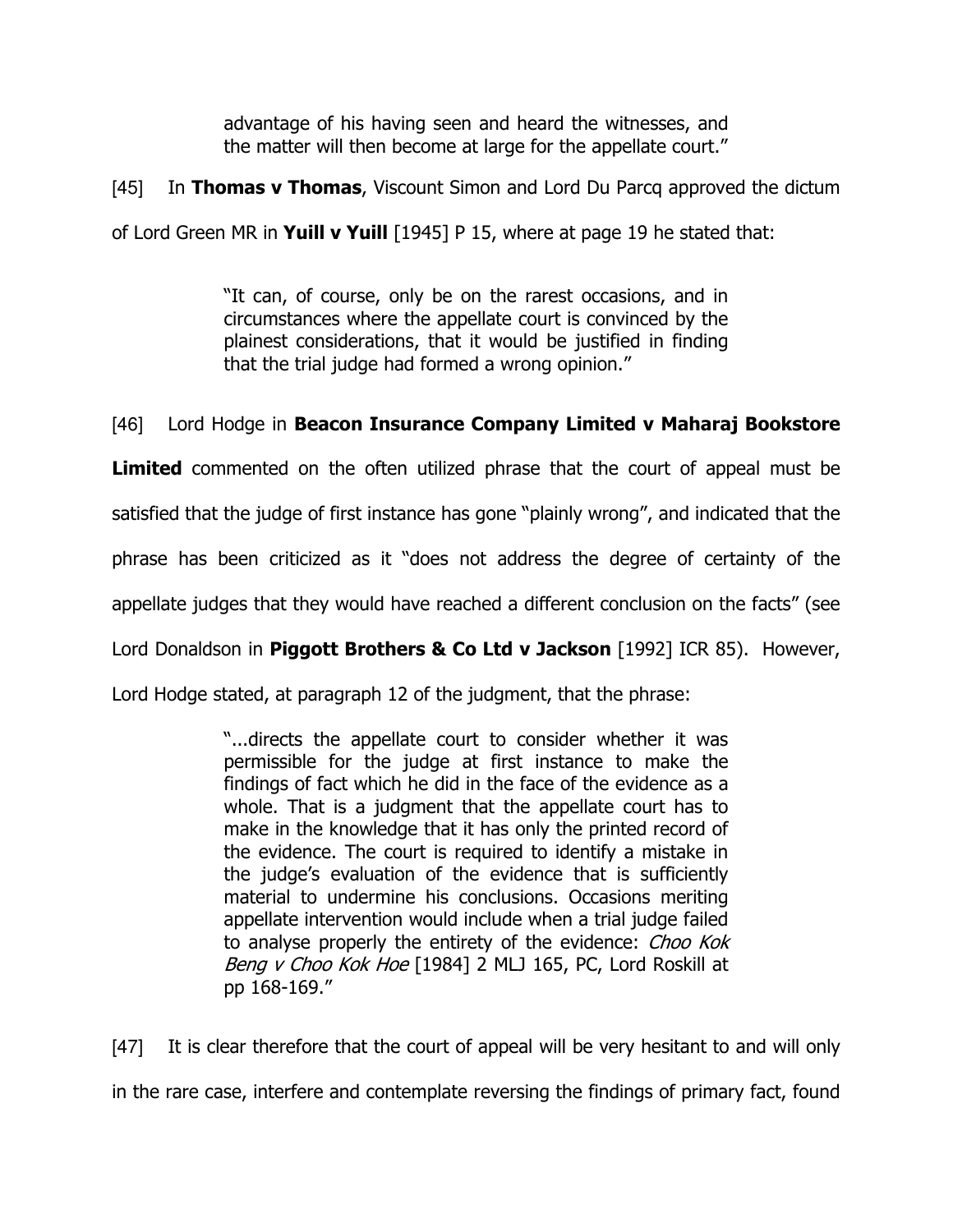by the trial judge, where there has been no evidence to support the conclusion, or there has been a misunderstanding of the evidence or no reasonable judge could have reached that conclusion (see Lord Neuberger in In re B (A Child) (Care Proceedings: Threshold Criteria) [2013] 1 WLR 1911).

[48] In the instant case there are three main assets which are the subject of the judgment namely: (i) the property at Harmony Hall; (ii) the joint accounts; and (iii) the two motor vehicles. It will be necessary to examine the orders of the court against the respective claims of the parties, and the evidence adduced, to assess whether the material which was before the learned judge and as reviewed from the papers which were submitted to me, there is a reasonable prospect that the court could conclude that the learned judge had gone plainly wrong. In doing that one would also have to assess whether the orders made were declaratory in nature on the bases of the principles discussed earlier, and therefore not subject to a stay of execution in all the circumstances of the case, and/or whether in spite of that, the other consequential orders which were also made are amenable to such an order.

[49] In respect of the Harmony Hall property, *prima facie*, as the parties were both registered on the certificate of title for the property, the legal and beneficial estate would be presumed to be owned equally by both of them (see **Stack v Dowden** [2007] 2 All ER 929). There was evidence that the property was purchased together and that the parties resided there during their married life. The learned judge may have assessed the fact that the respondent had stated that he had not signed the instrument of transfer by way of gift or otherwise; he had reported the matter to the Fraud Squad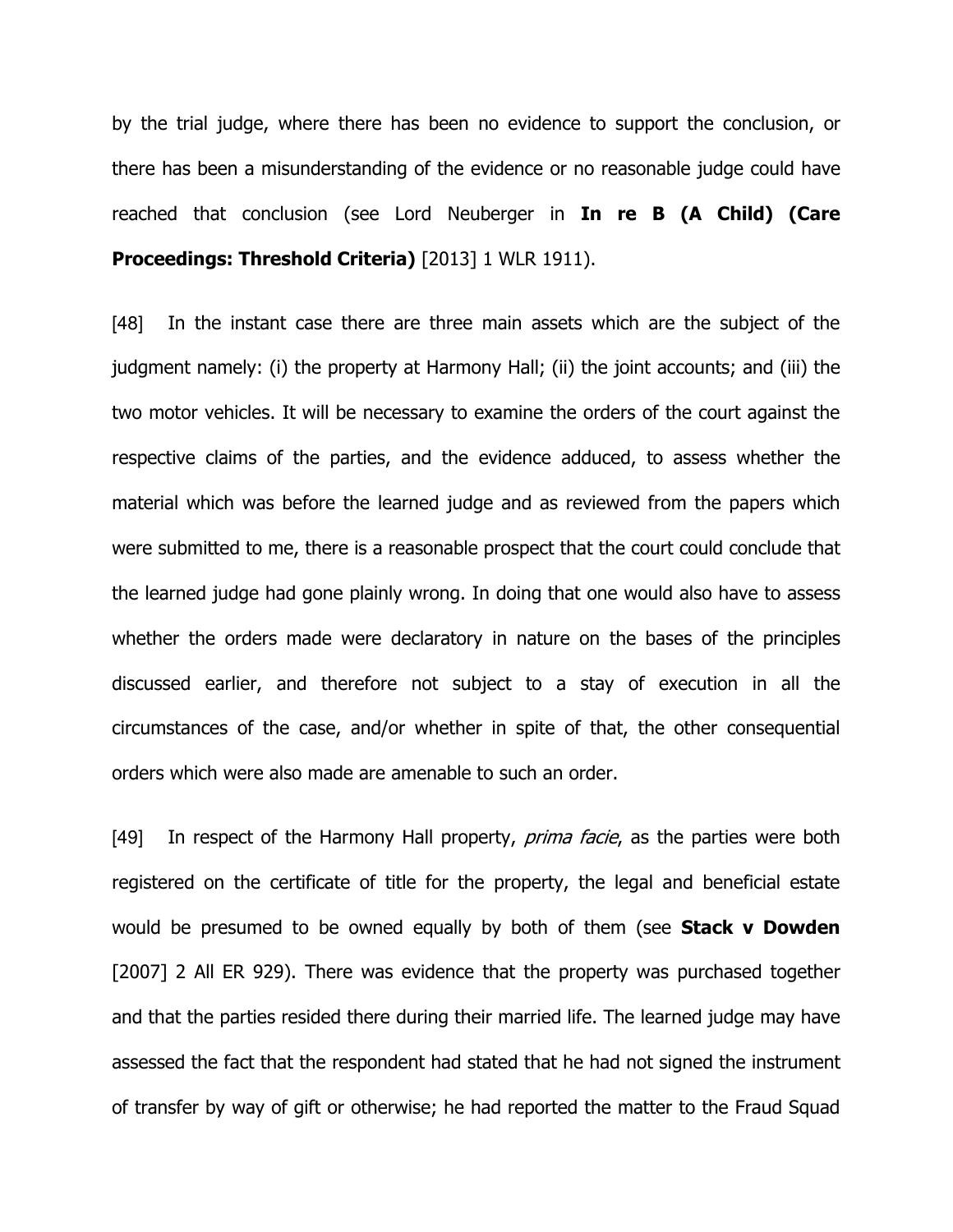and the parties had attended on the officers there; and the evidence adduced in respect of the expert report had supported the conclusion that the transfer had not been signed by him. I will refrain from commenting on the manner in which the signature of Habeeb Bailey was affixed to the instrument of transfer as counsel for the applicant indicated to me that that matter had not been referred to in the court below. It will therefore be an interesting point for this court to review and assess as to its potency in its deliberations in the appeal.

[50] The learned judge appeared to accept the evidence of the respondent. In keeping with the authorities, it will be a matter for this court to assess whether on those facts he had gone plainly wrong. Was there evidence to support the learned judge's conclusion? Did he misunderstand the evidence? On the face of it, it would seem an uphill and difficult task to convince the court to interfere with his findings of primary facts. The case is one of fraud and the evidence must be cogent to satisfy the tribunal of fact, but without any documentary evidence to the contrary, there does seem to be evidence on which the learned judge could have concluded as he did, which would therefore, *prima facie*, appear to defeat the applicant's realistic chances of success on appeal in relation to this aspect of the grounds of appeal.

[51] With regard to the finding by the learned judge that the respondent is entitled to 50% of the sums which were in the investment and savings accounts, and for an accounting and the repayment of the sums withdrawn therefrom, I agree with the submissions of counsel for the respondent that the general principle in relation to joint accounts is that monies held therein belong to the account holders in equal shares. In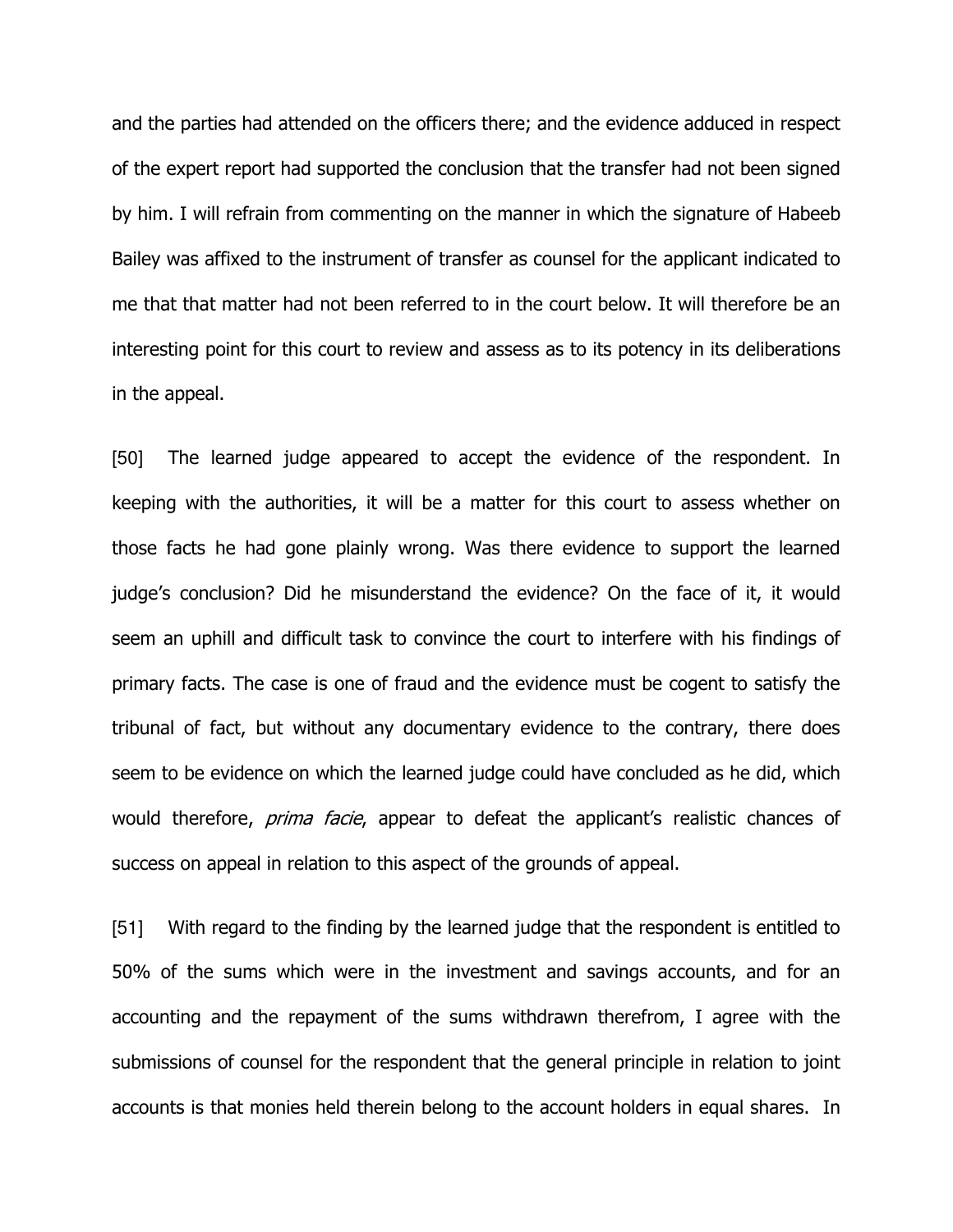**Jones v Maynard,** the leading case on the subject, Vaisey J had this to say, at page

575:

"In my judgment, when there is a joint account between husband and wife, and a common pool into which they put all their resources, it is not consistent with that conception that the account should thereafter (in this case in the event of a divorce) be picked apart, and divided up proportionately to the respective contributions of husband and wife, the husband being credited with the whole of his earnings and the wife with the whole of her dividends. I do not believe that, when once the joint pool has been formed, it ought to be, and can be, dissected in any such manner. In my view a husband's earnings or salary, when the spouses have a common purse, and pool their resources, are earnings made on behalf of both; and the idea that years afterwards the contents of the pool can be dissected by taking an elaborate account as to how much was paid in by the husband or the wife, is quite inconsistent with the original fundamental idea of a joint purse or a common pool.

...

I think that the principle which applies here is Plato's definition of equality as a 'sort of justice': if you cannot find any other, equality is the proper basis. When moneys were taken out of the joint account for the purpose of making an investment, the intention which I attribute to the parties is equality, and not some proportional entitlement to be arrived at by an inquiry as to the amounts contributed respectively by the husband and wife to the common purse. Where one is searching for justice, as one must, and cannot find any other secure and sound basis, I think that equality is the best rule."

[52] As counsel for the respondent indicated the court will not "pick apart" the sums in joint accounts in order to determine who contributed what proportions and who had the greater income. Additionally, the doctrine of the presumption of advancement which previously may have been relevant to disputes between husband and wife and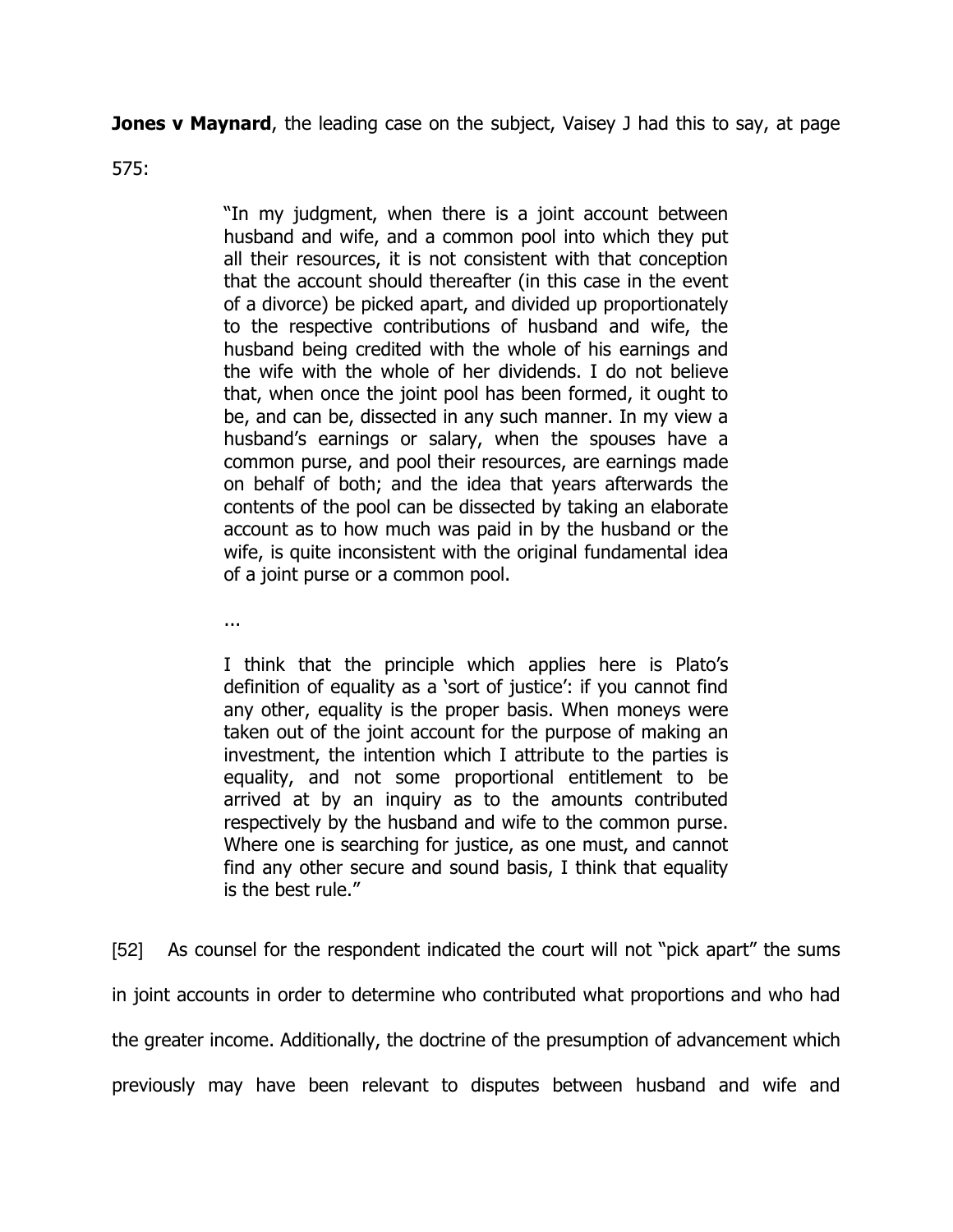contributions by a husband to assets in the wife's name, being presumed a gift, has less applicability in modern times as wives are now much less dependent on their husbands for financial support. I agree with the words of Lord Denning MR in **Falconer**  $v$ 

**Falconer,** at page 452 that:

"That presumption found its place in the law in Victorian days when a wife was utterly subordinate to her husband. It has no place, or, at any rate, very little place, in our law today..."

[53] In the instant case the facts do not support such a claim, and quite correctly, the

applicant did not attempt to rely on it before me. The real point however is stated in

the locus classicus, In re Bishop (deceased) National Provisional Bank Ltd v

**Bishop**, where in circumstances where the husband and wife operated joint accounts

and withdrew sums and placed investments into the names of one spouse or on other

occasions the name of the other. The Court held at pages 458-460:

"…in the absence of some circumstances or some evidence of intention that the joint account was to have a limited operation or was set up and kept up for some special purpose, each spouse has power to draw on the joint account not only for the benefit of the spouses but for his or her own benefit.

...the circumstances in relation to the joint account have to be regarded in order to ascertain the reason for its existence and to see whether it existed for some specific or limited purpose.

...in considering what the intention of the parties is, one has to look at the surrounding circumstances. For example, one may take the surrounding circumstances into consideration so as to decide whether a transfer into the name of the wife is a gift or whether a resulting trust is intended…"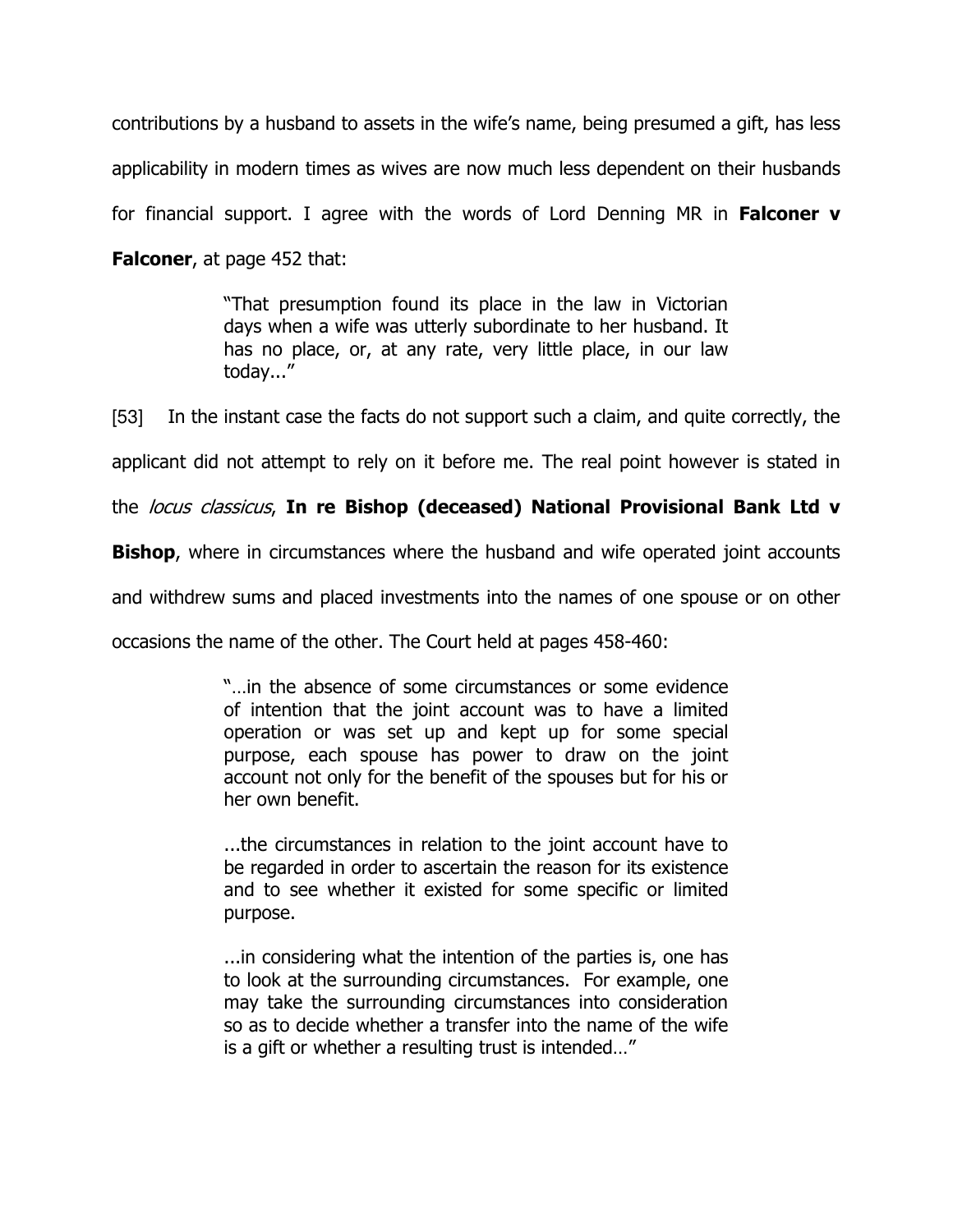[54] So in the instant case, this court will have to assess whether the joint accounts were for some specific purpose and were to have a limited operation. There was evidence that the accounts had been established for the parties' savings and for their pension. The amounts in the accounts were rolled over and allowed to increase for that purpose. Withdrawing sums willy-nilly without the consent of the respondent and or taking his name off the accounts and transferring his interest noted on the accounts into the names of the children in lieu thereof, does not *prima facie* appear on the evidence to be in keeping with the original purpose relative to the opening and operation of the accounts. On the face of it therefore, it may be difficult for this court to interfere with that finding of the learned judge who appeared to believe the evidence of the respondent over that of the applicant. The applicant has not shown in my view that she has a real prospect of success on this aspect of the grounds of appeal.

[55] With regard to the finding by the learned judge that the respondent is entitled to 50% of the two motor vehicles and an accounting in respect of sums received relative to them, in my view, this conclusion is based entirely on the issue of credibility, and in this case, which of the parties the learned judge ultimately believed. There was no documentary evidence adduced by either side which could throw any light upon that finding. Prima facie therefore that finding also appears difficult for this court to contemplate reversing.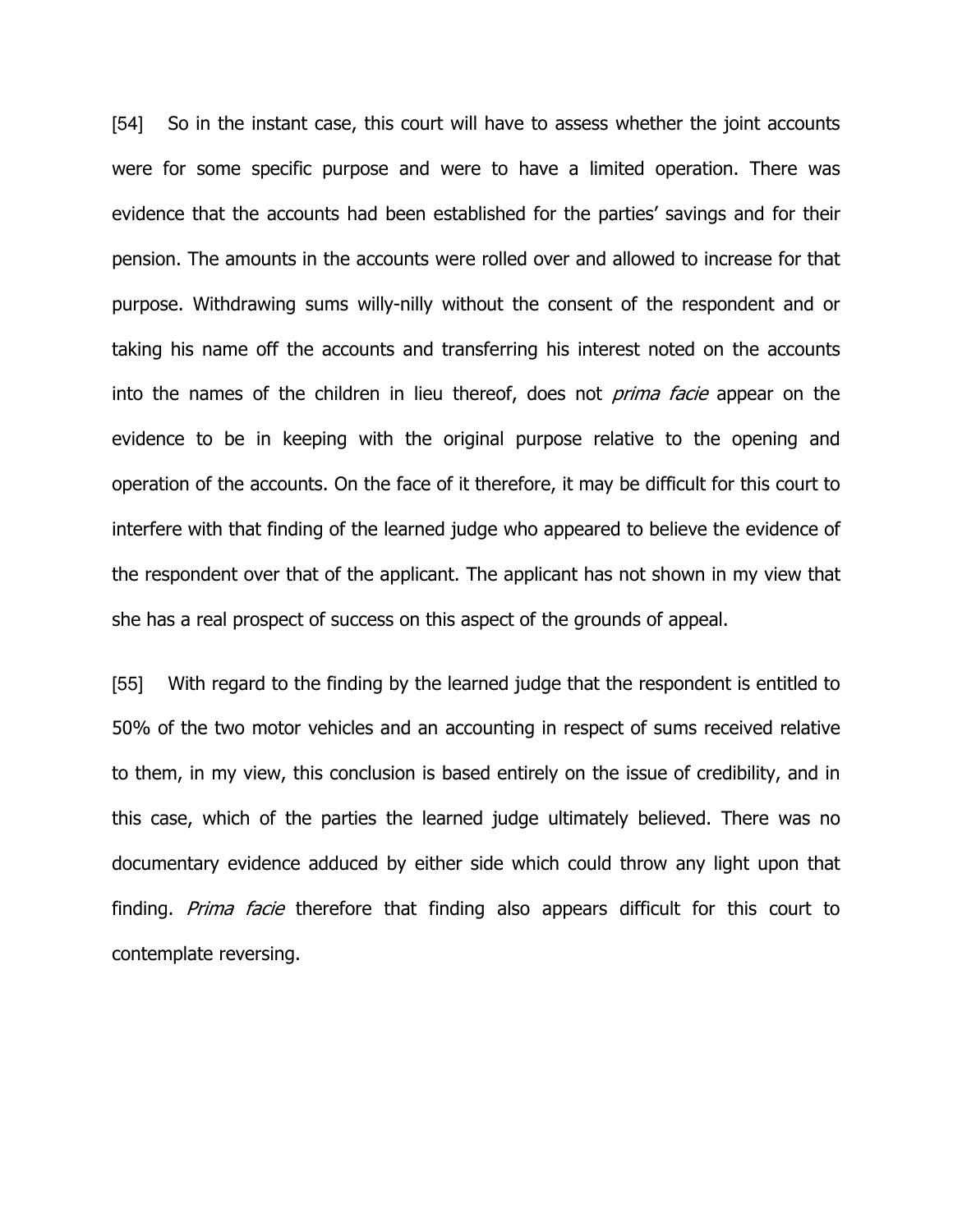### The real risk of injustice to one or both parties recovering or enforcing the judgment at the end of the appeal

[56] With regard to the risk of irremediable harm and detriment that may be caused with the grant of the order of the stay, the applicant has not indicated why she would suffer ruin if the stay was granted. The evidence seems to disclose that she still operates her horticulture business and she appears to have always withdrawn sums to give to her adult children either for their education and or the operation of a business. On the other hand, on the evidence, the respondent appears to be without savings, pension or a means of earning an income in the manner that he had done over several years previously. If the stay of execution is granted there would be no detriment to the applicant as the respondent's interest in the Harmony Hall property has already been transferred, and the funds in the joint accounts withdrawn and the motor vehicles sold. The detriment and irremediable harm is with the respondent as he has lost his interest in the property, the accounts and the motor vehicles. There is no evidence that these sums will be returned with dispatch if the respondent were to be successful on appeal. The balance of justice appears to lie with the respondent. As indicated, I am of the view that the facts, as presented before me, seem to suggest *prima facie* that this appeal has no real chance of success, and that the court may find it difficult to contemplate interfering with the decision of the learned judge. As a consequence, in the circumstances of this case, I am minded to refuse the application for stay of execution of the final judgment pending appeal.